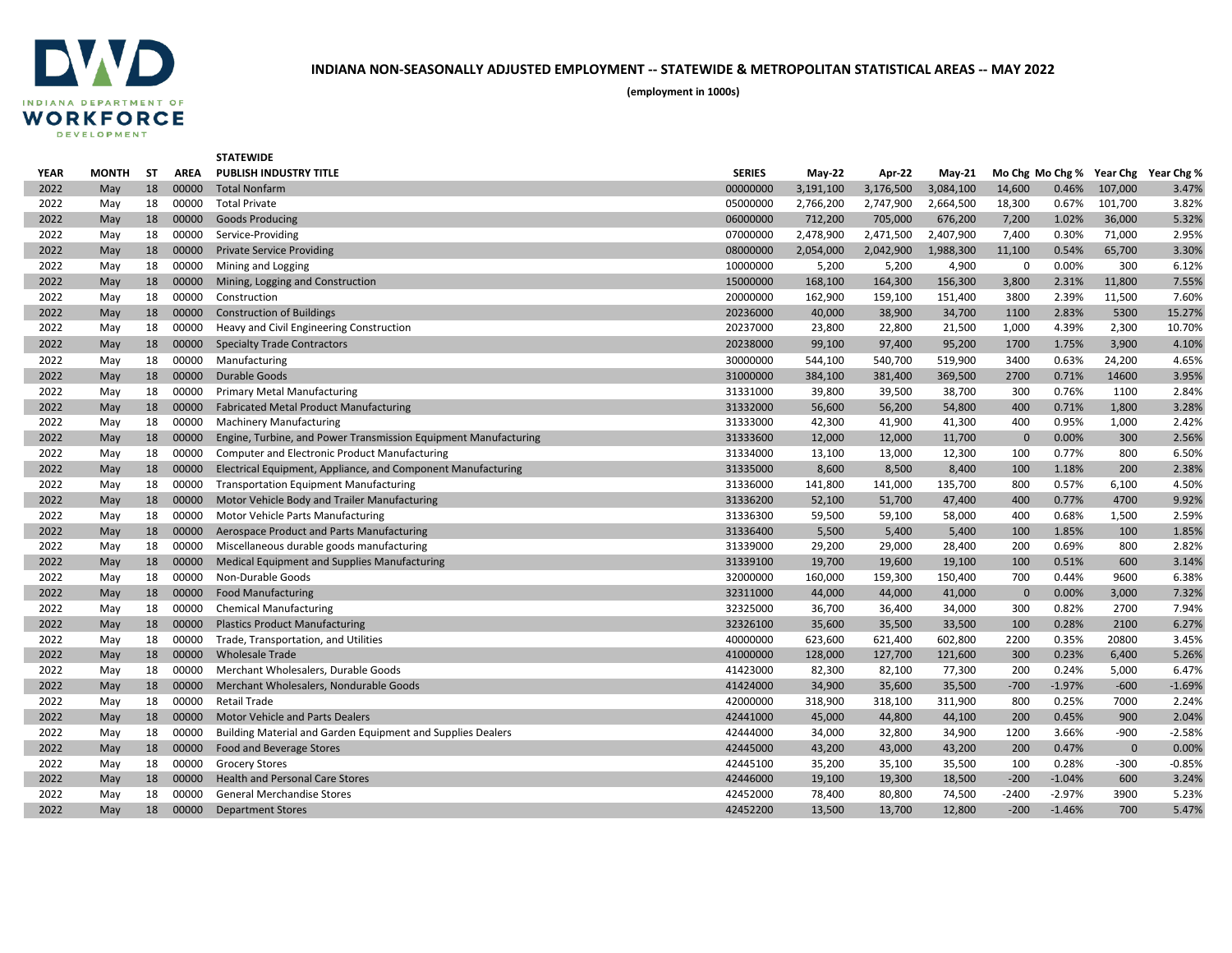

|             |              |           |             | <b>STATEWIDE</b>                                                                           |               |          |         |          |              |                 |          |                     |
|-------------|--------------|-----------|-------------|--------------------------------------------------------------------------------------------|---------------|----------|---------|----------|--------------|-----------------|----------|---------------------|
| <b>YEAR</b> | <b>MONTH</b> | <b>ST</b> | <b>AREA</b> | <b>PUBLISH INDUSTRY TITLE</b>                                                              | <b>SERIES</b> | $May-22$ | Apr-22  | $May-21$ |              | Mo Chg Mo Chg % |          | Year Chg Year Chg % |
| 2022        | May          | 18        | 00000       | General Merchandise Stores, including Warehouse Clubs and Supercenters                     | 42452300      | 64,900   | 67,100  | 61,700   | $-2200$      | $-3.28%$        | 3200     | 5.19%               |
| 2022        | Mav          | 18        | 00000       | Electronic Shopping and Mail-Order Houses                                                  | 42454100      | 11,900   | 11,800  | 12,300   | 100          | 0.85%           | $-400$   | $-3.25%$            |
| 2022        | May          | 18        | 00000       | Transportation, Warehousing, and Utilities                                                 | 43000000      | 176,700  | 175,600 | 169,300  | 1100         | 0.63%           | 7,400    | 4.37%               |
| 2022        | May          | 18        | 00000       | Utilities                                                                                  | 43220000      | 13,400   | 13,500  | 13,600   | $-100$       | $-0.74%$        | $-200$   | $-1.47%$            |
| 2022        | May          | 18        | 00000       | <b>Transportation and Warehousing</b>                                                      | 43400089      | 163,300  | 162,100 | 155,700  | 1200         | 0.74%           | 7600     | 4.88%               |
| 2022        | May          | 18        | 00000       | <b>Truck Transportation</b>                                                                | 43484000      | 50,600   | 48,800  | 52,900   | 1,800        | 3.69%           | $-2,300$ | $-4.35%$            |
| 2022        | May          | 18        | 00000       | <b>General Freight Trucking</b>                                                            | 43484100      | 39,600   | 38,900  | 38,900   | 700          | 1.80%           | 700      | 1.80%               |
| 2022        | May          | 18        | 00000       | Warehousing and Storage                                                                    | 43493000      | 62,700   | 62,900  | 54,000   | $-200$       | $-0.32%$        | 8,700    | 16.11%              |
| 2022        | May          | 18        | 00000       | Information                                                                                | 50000000      | 26,700   | 26,200  | 25,800   | 500          | 1.91%           | 900      | 3.49%               |
| 2022        | May          | 18        | 00000       | Telecommunications                                                                         | 50517000      | 8,700    | 8,700   | 9,000    | $\mathbf 0$  | 0.00%           | $-300$   | $-3.33%$            |
| 2022        | May          | 18        | 00000       | <b>Financial Activities</b>                                                                | 55000000      | 148,800  | 147,500 | 144,100  | 1300         | 0.88%           | 4700     | 3.26%               |
| 2022        | May          | 18        | 00000       | Finance and Insurance                                                                      | 55520000      | 114,100  | 113,000 | 108,700  | 1100         | 0.97%           | 5,400    | 4.97%               |
| 2022        | May          | 18        | 00000       | Credit Intermediation and Related Activities including Monetary Authorities - Central Bank | 55522000      | 42,800   | 42,800  | 42,700   | $\mathbf{0}$ | 0.00%           | 100      | 0.23%               |
| 2022        | May          | 18        | 00000       | Insurance Carriers and Related Activities                                                  | 55524000      | 57,700   | 57,700  | 55,600   | 0            | 0.00%           | 2100     | 3.78%               |
| 2022        | May          | 18        | 00000       | Real Estate and Rental and Leasing                                                         | 55530000      | 34,700   | 34,500  | 35,400   | 200          | 0.58%           | $-700$   | $-1.98%$            |
| 2022        | May          | 18        | 00000       | <b>Real Estate</b>                                                                         | 55531000      | 24,900   | 25,200  | 25,800   | $-300$       | $-1.19%$        | $-900$   | $-3.49%$            |
| 2022        | May          | 18        | 00000       | <b>Professional and Business Services</b>                                                  | 60000000      | 362,200  | 362,300 | 343,000  | $-100$       | $-0.03%$        | 19200    | 5.60%               |
| 2022        | May          | 18        | 00000       | Professional, Scientific, and Technical Services                                           | 60540000      | 130,900  | 130,900 | 130,400  | 0            | 0.00%           | 500      | 0.38%               |
| 2022        | May          | 18        | 00000       | Management of Companies and Enterprises                                                    | 60550000      | 34,800   | 34,800  | 33,600   | $\mathbf{0}$ | 0.00%           | 1,200    | 3.57%               |
| 2022        | May          | 18        | 00000       | Administrative and Support and Waste Management and Remediation Services                   | 60560000      | 196,500  | 196,600 | 179,000  | $-100$       | $-0.05%$        | 17500    | 9.78%               |
| 2022        | May          | 18        | 00000       | Administrative and Support Services                                                        | 60561000      | 185,200  | 185,400 | 168,700  | $-200$       | $-0.11%$        | 16,500   | 9.78%               |
| 2022        | May          | 18        | 00000       | <b>Employment Services</b>                                                                 | 60561300      | 94,800   | 95,200  | 84,500   | $-400$       | $-0.42%$        | 10,300   | 12.19%              |
| 2022        | May          | 18        | 00000       | <b>Education and Health Services</b>                                                       | 65000000      | 463,300  | 467,100 | 466,500  | $-3,800$     | $-0.81%$        | $-3,200$ | $-0.69%$            |
| 2022        | May          | 18        | 00000       | <b>Educational Services</b>                                                                | 65610000      | 55,300   | 57,500  | 56,400   | $-2,200$     | $-3.83%$        | $-1,100$ | $-1.95%$            |
| 2022        | May          | 18        | 00000       | Colleges, Universities, and Professional Schools                                           | 65611300      | 25,300   | 28,100  | 28,900   | $-2,800$     | $-9.96%$        | $-3,600$ | $-12.46%$           |
| 2022        | May          | 18        | 00000       | <b>Health Care and Social Assistance</b>                                                   | 65620000      | 408,000  | 409,600 | 410,100  | $-1,600$     | $-0.39%$        | $-2,100$ | $-0.51%$            |
| 2022        | May          | 18        | 00000       | <b>Offices of Physicians</b>                                                               | 65621100      | 57,700   | 58,300  | 56,300   | $-600$       | $-1.03%$        | 1400     | 2.49%               |
| 2022        | May          | 18        | 00000       | Hospitals                                                                                  | 65622000      | 126,200  | 126,200 | 126,600  | $\mathbf 0$  | 0.00%           | $-400$   | $-0.32%$            |
| 2022        | May          | 18        | 00000       | <b>Nursing and Residential Care Facilities</b>                                             | 65623000      | 66,700   | 66,300  | 70,800   | 400          | 0.60%           | $-4,100$ | $-5.79%$            |
| 2022        | May          | 18        | 00000       | Social Assistance                                                                          | 65624000      | 57,800   | 57,900  | 57,000   | $-100$       | $-0.17%$        | 800      | 1.40%               |
| 2022        | May          | 18        | 00000       | Leisure and Hospitality                                                                    | 70000000      | 301,900  | 291,900 | 285,200  | 10000        | 3.43%           | 16,700   | 5.86%               |
| 2022        | Mav          | 18        | 00000       | Arts, Entertainment, and Recreation                                                        | 70710000      | 39,400   | 37,200  | 40,000   | 2,200        | 5.91%           | $-600$   | $-1.50%$            |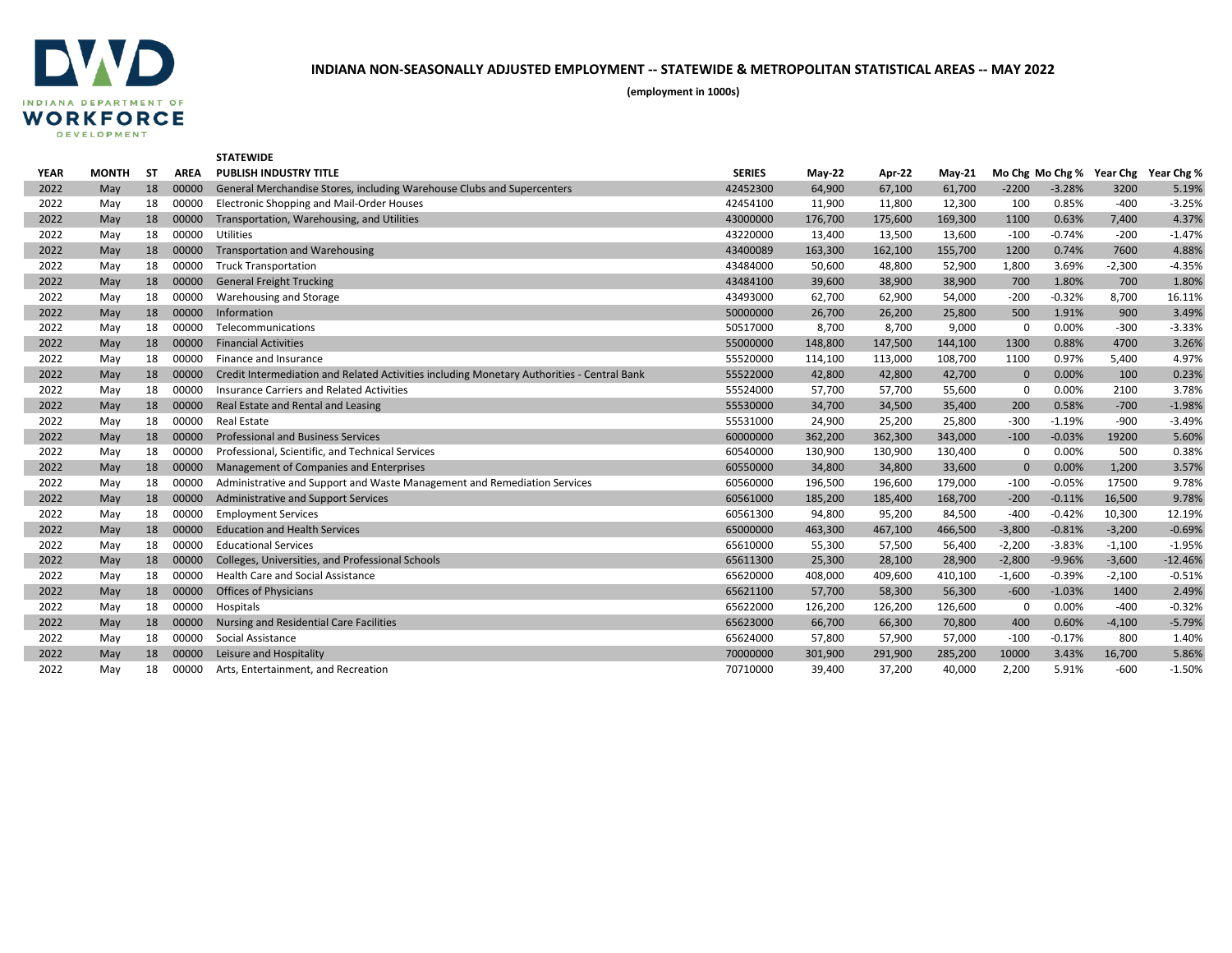

|             |              |    |             | <b>STATEWIDE</b>                                                       |               |          |         |          |                 |          |          |            |
|-------------|--------------|----|-------------|------------------------------------------------------------------------|---------------|----------|---------|----------|-----------------|----------|----------|------------|
| <b>YEAR</b> | <b>MONTH</b> | SΤ | <b>AREA</b> | <b>PUBLISH INDUSTRY TITLE</b>                                          | <b>SERIES</b> | $May-22$ | Apr-22  | $Mav-21$ | Mo Chg Mo Chg % |          | Year Chg | Year Chg % |
| 2022        | May          | 18 | 00000       | Amusement, Gambling, and Recreation Industries                         | 70713000      | 31,200   | 28,500  | 30,400   | 2,700           | 9.47%    | 800      | 2.63%      |
| 2022        | May          | 18 | 00000       | <b>Gambling Industries</b>                                             | 70713200      | 7,800    | 7,600   | 8,600    | 200             | 2.63%    | $-800$   | $-9.30%$   |
| 2022        | May          | 18 | 00000       | <b>Accommodation and Food Services</b>                                 | 70720000      | 262,500  | 254,700 | 245,200  | 7800            | 3.06%    | 17300    | 7.06%      |
| 2022        | May          | 18 | 00000       | Food Services and Drinking Places                                      | 70722000      | 242,100  | 235,100 | 227,100  | 7,000           | 2.98%    | 15,000   | 6.61%      |
| 2022        | May          | 18 | 00000       | Restaurants and Other Eating Places                                    | 70722500      | 222,200  | 214,700 | 208,400  | 7500            | 3.49%    | 13,800   | 6.62%      |
| 2022        | May          | 18 | 00000       | <b>Full-Service Restaurants</b>                                        | 70722511      | 100,300  | 97,800  | 93,900   | 2500            | 2.56%    | 6400     | 6.82%      |
| 2022        | May          | 18 | 00000       | Limited-Service Restaurants and Other Eating Places                    | 70722590      | 121,900  | 116,900 | 114,500  | 5000            | 4.28%    | 7,400    | 6.46%      |
| 2022        | May          | 18 | 00000       | <b>Other Services</b>                                                  | 80000000      | 127,500  | 126,500 | 120,900  | 1,000           | 0.79%    | 6,600    | 5.46%      |
| 2022        | May          | 18 | 00000       | <b>Repair and Maintenance</b>                                          | 80811000      | 32,200   | 32,500  | 30,900   | $-300$          | $-0.92%$ | 1,300    | 4.21%      |
| 2022        | May          | 18 | 00000       | Personal and Laundry Services                                          | 80812000      | 26,200   | 25,800  | 25,000   | 400             | 1.55%    | 1200     | 4.80%      |
| 2022        | May          | 18 | 00000       | Religious, Grantmaking, Civic, Professional, and Similar Organizations | 80813000      | 69,100   | 68,200  | 65,000   | 900             | 1.32%    | 4,100    | 6.31%      |
| 2022        | May          | 18 | 00000       | Government                                                             | 90000000      | 424,900  | 428,600 | 419,600  | $-3,700$        | $-0.86%$ | 5,300    | 1.26%      |
| 2022        | May          | 18 | 00000       | <b>Federal Government</b>                                              | 90910000      | 38,100   | 38,500  | 39,200   | $-400$          | $-1.04%$ | $-1100$  | $-2.81%$   |
| 2022        | May          | 18 | 00000       | Department of Defense, including Ship Building and Hospitals           | 90919119      | 15,900   | 15,900  | 16,300   | $\Omega$        | 0.00%    | $-400$   | $-2.45%$   |
| 2022        | May          | 18 | 00000       | U.S. Postal Service                                                    | 90919120      | 11,500   | 11,800  | 11,900   | $-300$          | $-2.54%$ | $-400$   | $-3.36%$   |
| 2022        | May          | 18 | 00000       | <b>State Government</b>                                                | 90920000      | 114,300  | 121,400 | 110,400  | $-7,100$        | $-5.85%$ | 3,900    | 3.53%      |
| 2022        | May          | 18 | 00000       | <b>State Government Educational Services</b>                           | 90921611      | 81,300   | 88,800  | 77,100   | $-7,500$        | $-8.45%$ | 4,200    | 5.45%      |
| 2022        | May          | 18 | 00000       | <b>State Government Excluding Education</b>                            | 90922000      | 33,000   | 32,600  | 33,300   | 400             | 1.23%    | $-300$   | $-0.90%$   |
| 2022        | May          | 18 | 00000       | <b>Local Government</b>                                                | 90930000      | 272,500  | 268,700 | 270,000  | 3,800           | 1.41%    | 2500     | 0.93%      |
| 2022        | May          | 18 | 00000       | Local Government Educational Services                                  | 90931611      | 146,000  | 144,600 | 143,800  | 1,400           | 0.97%    | 2,200    | 1.53%      |
| 2022        | May          | 18 | 00000       | Local Government excluding Educational Services                        | 90932000      | 126,500  | 124,100 | 126,200  | 2400            | 1.93%    | 300      | 0.24%      |
| 2022        | Mav          | 18 | 00000       | Local Government Hospitals                                             | 90932622      | 25,300   | 25,200  | 24,900   | 100             | 0.40%    | 400      | 1.61%      |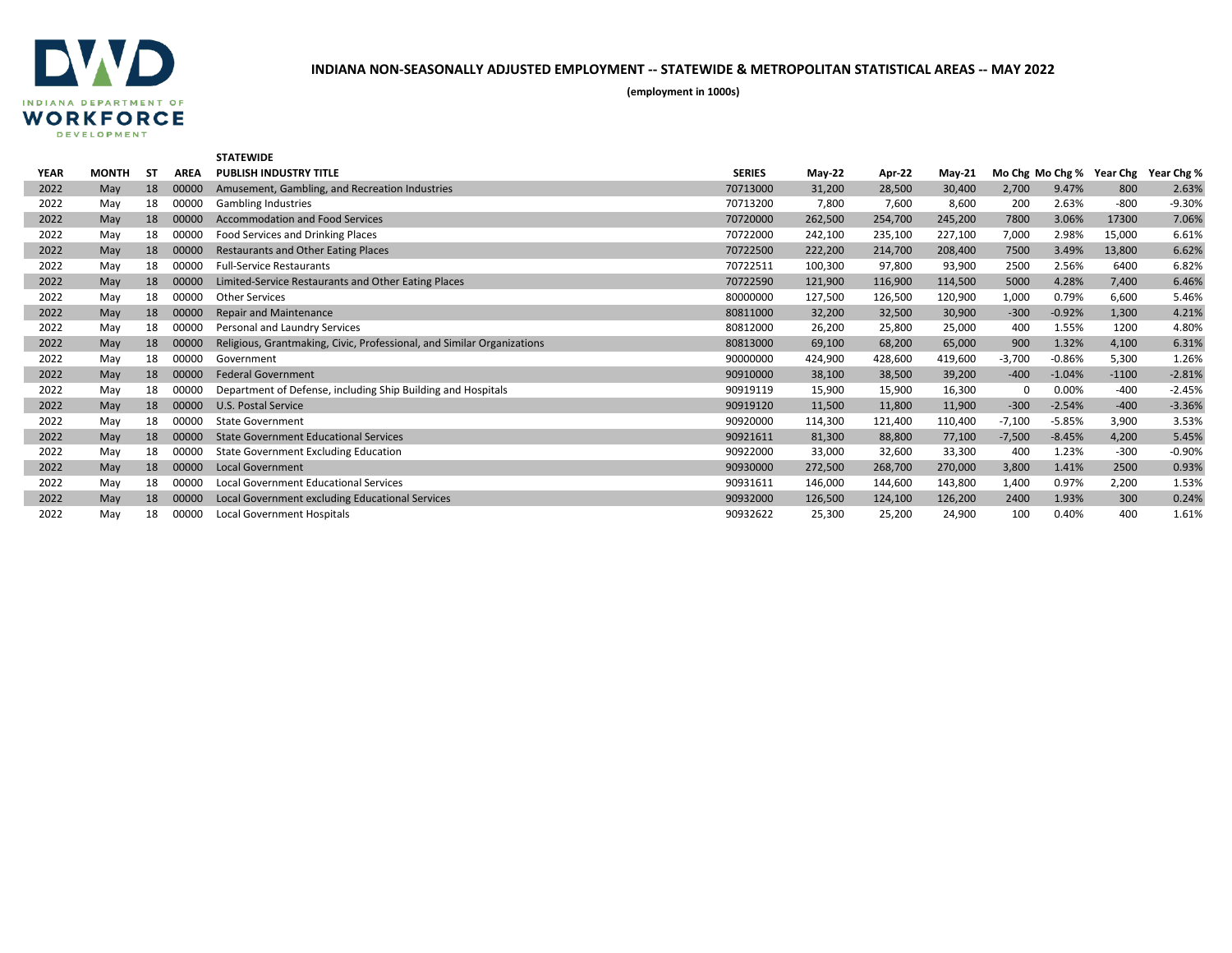

|             |              |     |             | <b>BLOOMINGTON, IN MSA</b>                      |               |          |        |          |              |           |                          |            |
|-------------|--------------|-----|-------------|-------------------------------------------------|---------------|----------|--------|----------|--------------|-----------|--------------------------|------------|
| <b>YEAR</b> | <b>MONTH</b> | -ST | <b>AREA</b> | <b>PUBLISH INDUSTRY TITLE</b>                   | <b>SERIES</b> | $May-22$ | Apr-22 | $May-21$ |              |           | Mo Chg Mo Chg % Year Chg | Year Chg % |
| 2022        | May          | 18  | 14020       | <b>Total Nonfarm</b>                            | 00000000      | 78,700   | 81,500 | 76,900   | $-2800$      | $-3.44%$  | 1,800                    | 2.34%      |
| 2022        | May          | 18  | 14020       | <b>Total Private</b>                            | 05000000      | 55,400   | 55,400 | 53,700   | 0            | 0.00%     | 1700                     | 3.17%      |
| 2022        | May          | 18  | 14020       | <b>Goods Producing</b>                          | 06000000      | 14,800   | 14,700 | 13,800   | 100          | 0.68%     | 1,000                    | 7.25%      |
| 2022        | May          | 18  | 14020       | Service-Providing                               | 07000000      | 63,900   | 66,800 | 63,100   | $-2900$      | $-4.34%$  | 800                      | 1.27%      |
| 2022        | May          | 18  | 14020       | <b>Private Service Providing</b>                | 08000000      | 40,600   | 40,700 | 39,900   | $-100$       | $-0.25%$  | 700                      | 1.75%      |
| 2022        | May          | 18  | 14020       | Mining, Logging and Construction                | 15000000      | 3,300    | 3,200  | 3,200    | 100          | 3.13%     | 100                      | 3.13%      |
| 2022        | May          | 18  | 14020       | Manufacturing                                   | 30000000      | 11,500   | 11,500 | 10,600   | $\mathbf{0}$ | 0.00%     | 900                      | 8.49%      |
| 2022        | May          | 18  | 14020       | Durable Goods                                   | 31000000      | 6,600    | 6,600  | 6,200    | $\Omega$     | 0.00%     | 400                      | 6.45%      |
| 2022        | May          | 18  | 14020       | Trade, Transportation, and Utilities            | 40000000      | 9,800    | 9,900  | 9,700    | $-100$       | $-1.01%$  | 100                      | 1.03%      |
| 2022        | May          | 18  | 14020       | <b>Wholesale Trade</b>                          | 41000000      | 1,900    | 1,900  | 1,800    | $\Omega$     | 0.00%     | 100                      | 5.56%      |
| 2022        | May          | 18  | 14020       | <b>Retail Trade</b>                             | 42000000      | 6,700    | 6,800  | 6,500    | $-100$       | $-1.47%$  | 200                      | 3.08%      |
| 2022        | May          | 18  | 14020       | Transportation, Warehousing, and Utilities      | 43000000      | 1,200    | 1,200  | 1,400    | <sup>0</sup> | 0.00%     | $-200$                   | $-14.29%$  |
| 2022        | May          | 18  | 14020       | Information                                     | 50000000      | 800      | 700    | 800      | 100          | 14.29%    | $\mathbf 0$              | 0.00%      |
| 2022        | May          | 18  | 14020       | <b>Financial Activities</b>                     | 55000000      | 3,000    | 3,000  | 3,000    | 0            | 0.00%     | 0                        | 0.00%      |
| 2022        | May          | 18  | 14020       | <b>Professional and Business Services</b>       | 60000000      | 5,800    | 5,700  | 5,800    | 100          | 1.75%     | $\mathbf 0$              | 0.00%      |
| 2022        | May          | 18  | 14020       | <b>Education and Health Services</b>            | 65000000      | 10,500   | 10,600 | 10,800   | $-100$       | $-0.94%$  | $-300$                   | $-2.78%$   |
| 2022        | May          | 18  | 14020       | Leisure and Hospitality                         | 70000000      | 8,500    | 8,600  | 7,700    | $-100$       | $-1.16%$  | 800                      | 10.39%     |
| 2022        | May          | 18  | 14020       | <b>Other Services</b>                           | 80000000      | 2,200    | 2,200  | 2,100    | $\Omega$     | 0.00%     | 100                      | 4.76%      |
| 2022        | May          | 18  | 14020       | Government                                      | 90000000      | 23,300   | 26,100 | 23,200   | $-2800$      | $-10.73%$ | 100                      | 0.43%      |
| 2022        | May          | 18  | 14020       | <b>Federal Government</b>                       | 90910000      | 300      | 300    | 400      |              | 0.00%     | $-100$                   | $-25.00%$  |
| 2022        | May          | 18  | 14020       | <b>State Government</b>                         | 90920000      | 17,800   | 20,600 | 17,700   | $-2800$      | $-13.59%$ | 100                      | 0.56%      |
| 2022        | May          | 18  | 14020       | <b>Local Government</b>                         | 90930000      | 5,200    | 5,200  | 5,100    | 0            | 0.00%     | 100                      | 1.96%      |
| 2022        | May          | 18  | 14020       | <b>Local Government Educational Services</b>    | 90931611      | 2,500    | 2,500  | 2,500    | $\mathbf{0}$ | 0.00%     | $\mathbf 0$              | 0.00%      |
| 2022        | Mav          | 18  | 14020       | Local Government excluding Educational Services | 90932000      | 2.700    | 2.700  | 2.600    |              | 0.00%     | 100                      | 3.85%      |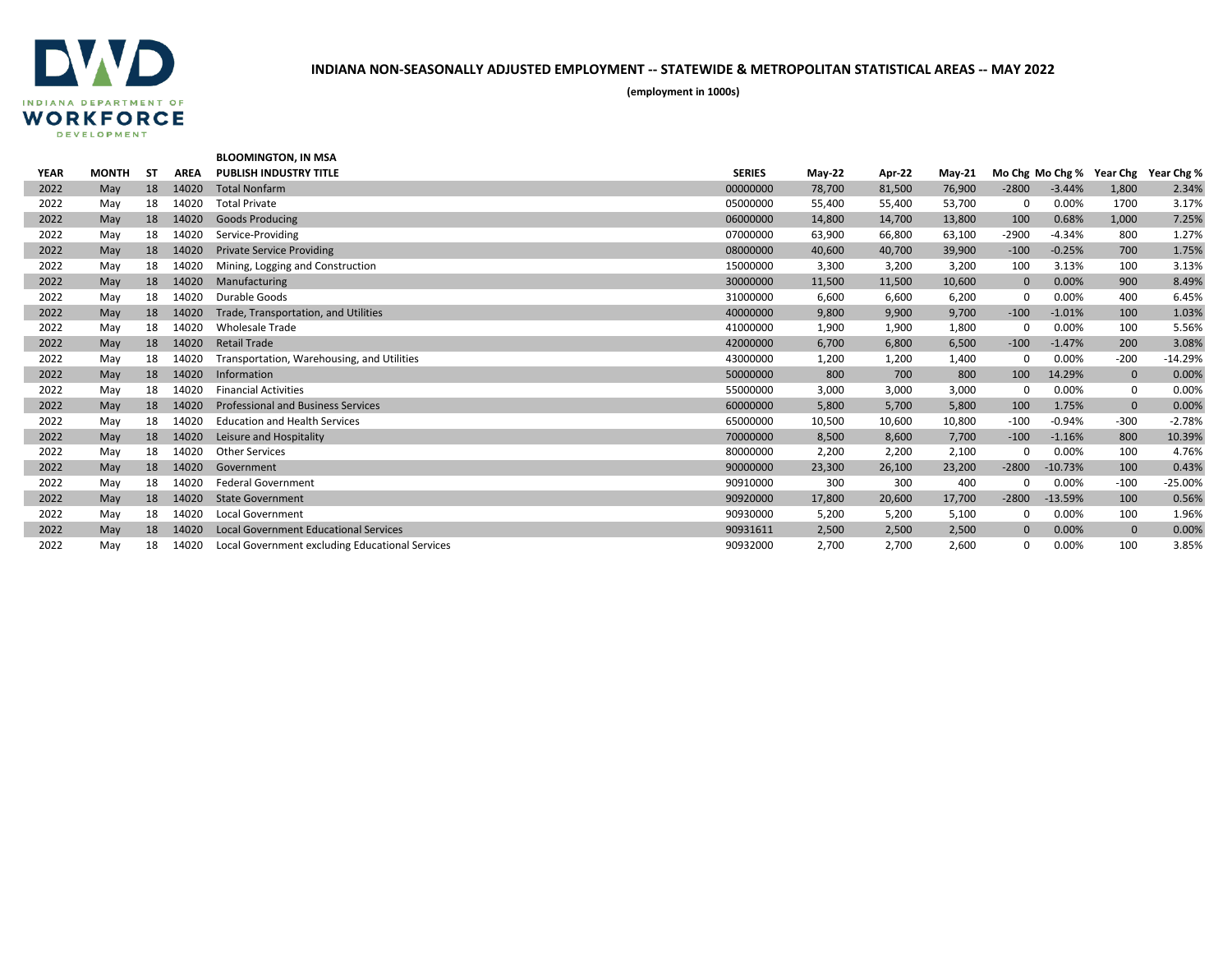

|             |              |           |             | <b>COLUMBUS. IN MSA</b>                      |               |          |        |               |              |       |                          |            |
|-------------|--------------|-----------|-------------|----------------------------------------------|---------------|----------|--------|---------------|--------------|-------|--------------------------|------------|
| <b>YEAR</b> | <b>MONTH</b> | <b>ST</b> | <b>AREA</b> | <b>PUBLISH INDUSTRY TITLE</b>                | <b>SERIES</b> | $May-22$ | Apr-22 | <b>May-21</b> |              |       | Mo Chg Mo Chg % Year Chg | Year Chg % |
| 2022        | May          | 18        | 18020       | <b>Total Nonfarm</b>                         | 00000000      | 50,400   | 50,300 | 49,900        | 100          | 0.20% | 500                      | 1.00%      |
| 2022        | May          | 18        | 18020       | <b>Total Private</b>                         | 05000000      | 44,700   | 44,600 | 44,000        | 100          | 0.22% | 700                      | 1.59%      |
| 2022        | May          | 18        | 18020       | <b>Goods Producing</b>                       | 06000000      | 20,700   | 20,600 | 20,000        | 100          | 0.49% | 700                      | 3.50%      |
| 2022        | May          | 18        | 18020       | Service-Providing                            | 07000000      | 29,700   | 29,700 | 29,900        | 0            | 0.00% | $-200$                   | $-0.67%$   |
| 2022        | May          | 18        | 18020       | <b>Private Service Providing</b>             | 08000000      | 24,000   | 24,000 | 24,000        | $\mathbf{0}$ | 0.00% | $\mathbf 0$              | 0.00%      |
| 2022        | May          | 18        | 18020       | Mining, Logging and Construction             | 15000000      | 2,000    | 1,900  | 1,800         | 100          | 5.26% | 200                      | 11.11%     |
| 2022        | May          | 18        | 18020       | Manufacturing                                | 30000000      | 18,700   | 18,700 | 18,200        | $\mathbf{0}$ | 0.00% | 500                      | 2.75%      |
| 2022        | May          | 18        | 18020       | Durable Goods                                | 31000000      | 16,600   | 16,500 | 16,200        | 100          | 0.61% | 400                      | 2.47%      |
| 2022        | May          | 18        | 18020       | Trade, Transportation, and Utilities         | 40000000      | 7,500    | 7,500  | 7,600         | $\mathbf{0}$ | 0.00% | $-100$                   | $-1.32%$   |
| 2022        | May          | 18        | 18020       | <b>Retail Trade</b>                          | 42000000      | 4,700    | 4,700  | 4,900         | 0            | 0.00% | $-200$                   | $-4.08%$   |
| 2022        | May          | 18        | 18020       | Information                                  | 50000000      | 300      | 300    | 300           | $\mathbf{0}$ | 0.00% | $\mathbf{0}$             | 0.00%      |
| 2022        | May          | 18        | 18020       | <b>Financial Activities</b>                  | 55000000      | 1,500    | 1,500  | 1,600         | 0            | 0.00% | $-100$                   | $-6.25%$   |
| 2022        | May          | 18        | 18020       | <b>Professional and Business Services</b>    | 60000000      | 4,800    | 4,800  | 4,800         | $\mathbf{0}$ | 0.00% | $\mathbf 0$              | 0.00%      |
| 2022        | May          | 18        | 18020       | <b>Education and Health Services</b>         | 65000000      | 4,500    | 4,500  | 4,500         | $\Omega$     | 0.00% | 0                        | 0.00%      |
| 2022        | May          | 18        | 18020       | Leisure and Hospitality                      | 70000000      | 4,000    | 4,000  | 3,800         | $\mathbf{0}$ | 0.00% | 200                      | 5.26%      |
| 2022        | May          | 18        | 18020       | <b>Other Services</b>                        | 80000000      | 1,400    | 1,400  | 1,400         | $\Omega$     | 0.00% | 0                        | 0.00%      |
| 2022        | May          | 18        | 18020       | Government                                   | 90000000      | 5,700    | 5,700  | 5,900         | $\mathbf{0}$ | 0.00% | $-200$                   | $-3.39%$   |
| 2022        | May          | 18        | 18020       | <b>Federal Government</b>                    | 90910000      | 200      | 200    | 200           | $\Omega$     | 0.00% | 0                        | 0.00%      |
| 2022        | May          | 18        | 18020       | <b>State Government</b>                      | 90920000      | 800      | 800    | 900           | $\mathbf{0}$ | 0.00% | $-100$                   | $-11.11%$  |
| 2022        | May          | 18        | 18020       | <b>Local Government</b>                      | 90930000      | 4,700    | 4,700  | 4,800         | 0            | 0.00% | $-100$                   | $-2.08%$   |
| 2022        | May          | 18        | 18020       | <b>Local Government Educational Services</b> | 90931611      | 1,900    | 1,900  | 1,900         | $\Omega$     | 0.00% | $\mathbf{0}$             | 0.00%      |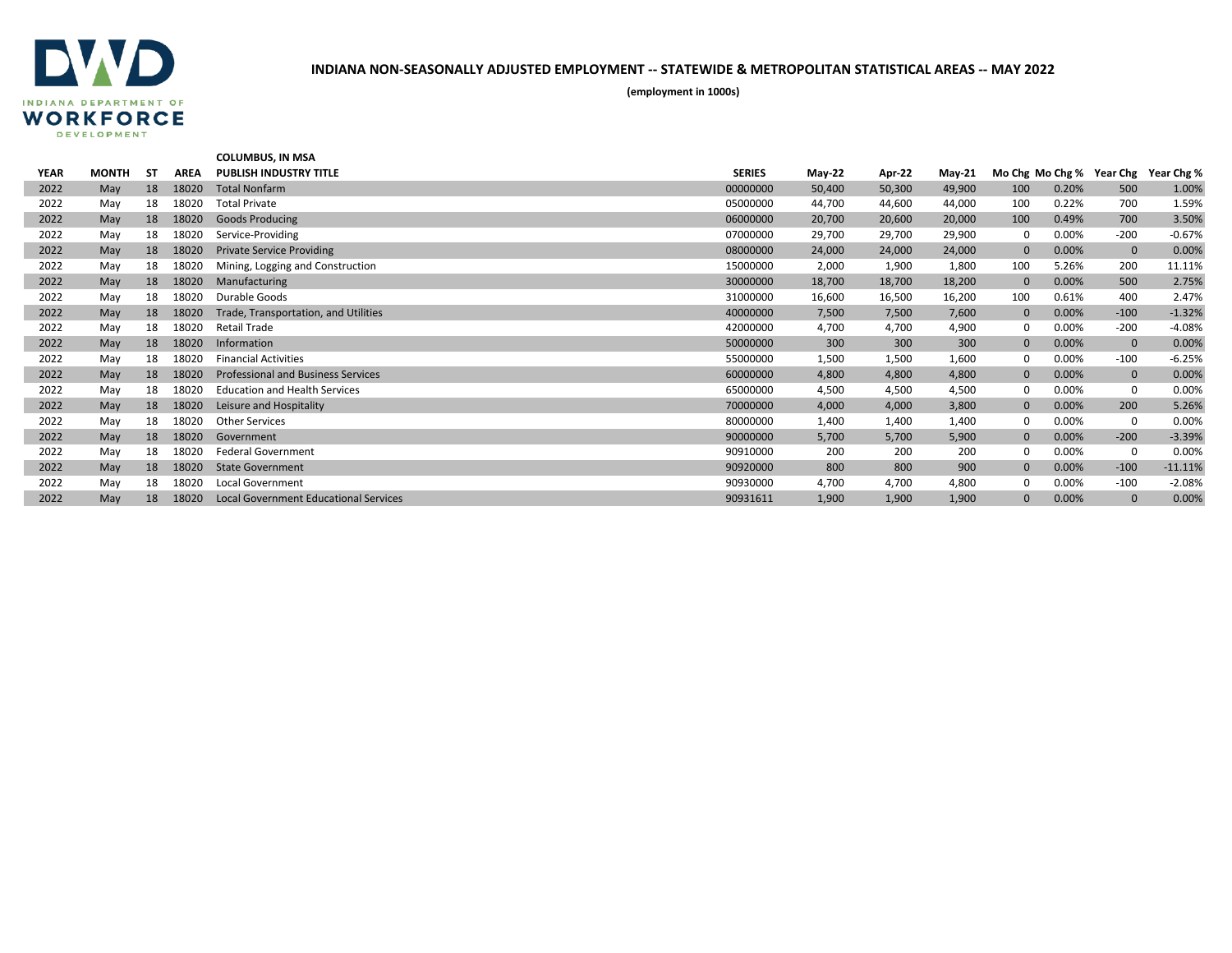

|             |              |     |             | <b>ELKHART-GOSHEN. IN MSA</b>                 |               |          |         |          |              |          |              |                                     |
|-------------|--------------|-----|-------------|-----------------------------------------------|---------------|----------|---------|----------|--------------|----------|--------------|-------------------------------------|
| <b>YEAR</b> | <b>MONTH</b> | -ST | <b>AREA</b> | <b>PUBLISH INDUSTRY TITLE</b>                 | <b>SERIES</b> | $May-22$ | Apr-22  | $May-21$ |              |          |              | Mo Chg Mo Chg % Year Chg Year Chg % |
| 2022        | May          | 18  | 21140       | <b>Total Nonfarm</b>                          | 00000000      | 149,400  | 148,400 | 141,200  | 1000         | 0.67%    | 8,200        | 5.81%                               |
| 2022        | May          | 18  | 21140       | <b>Total Private</b>                          | 05000000      | 140,900  | 139,900 | 132,600  | 1000         | 0.71%    | 8300         | 6.26%                               |
| 2022        | May          | 18  | 21140       | <b>Goods Producing</b>                        | 06000000      | 82,900   | 82,300  | 76,100   | 600          | 0.73%    | 6,800        | 8.94%                               |
| 2022        | May          | 18  | 21140       | Service-Providing                             | 07000000      | 66,500   | 66,100  | 65,100   | 400          | 0.61%    | 1,400        | 2.15%                               |
| 2022        | May          | 18  | 21140       | <b>Private Service Providing</b>              | 08000000      | 58,000   | 57,600  | 56,500   | 400          | 0.69%    | 1500         | 2.65%                               |
| 2022        | May          | 18  | 21140       | Mining, Logging and Construction              | 15000000      | 4,300    | 4,100   | 4,000    | 200          | 4.88%    | 300          | 7.50%                               |
| 2022        | May          | 18  | 21140       | Manufacturing                                 | 30000000      | 78,600   | 78,200  | 72,100   | 400          | 0.51%    | 6500         | 9.02%                               |
| 2022        | May          | 18  | 21140       | Durable Goods                                 | 31000000      | 67,700   | 67,200  | 62,200   | 500          | 0.74%    | 5500         | 8.84%                               |
| 2022        | May          | 18  | 21140       | <b>Transportation Equipment Manufacturing</b> | 31336000      | 46,600   | 46,200  | 42,100   | 400          | 0.87%    | 4500         | 10.69%                              |
| 2022        | Mav          | 18  | 21140       | Motor Vehicle Body and Trailer Manufacturing  | 31336200      | 39,600   | 39,300  | 35,600   | 300          | 0.76%    | 4000         | 11.24%                              |
| 2022        | May          | 18  | 21140       | Trade, Transportation, and Utilities          | 40000000      | 20,700   | 20,800  | 20,000   | $-100$       | $-0.48%$ | 700          | 3.50%                               |
| 2022        | May          | 18  | 21140       | <b>Wholesale Trade</b>                        | 41000000      | 7,900    | 7,800   | 7,500    | 100          | 1.28%    | 400          | 5.33%                               |
| 2022        | May          | 18  | 21140       | <b>Retail Trade</b>                           | 42000000      | 9,900    | 10,100  | 9,600    | $-200$       | $-1.98%$ | 300          | 3.13%                               |
| 2022        | May          | 18  | 21140       | Transportation, Warehousing, and Utilities    | 43000000      | 2,900    | 2,900   | 2,900    | $\Omega$     | 0.00%    | 0            | 0.00%                               |
| 2022        | May          | 18  | 21140       | Information                                   | 50000000      | 400      | 400     | 400      | $\Omega$     | 0.00%    | $\mathbf 0$  | 0.00%                               |
| 2022        | May          | 18  | 21140       | <b>Financial Activities</b>                   | 55000000      | 2,800    | 2,800   | 2,900    | $\Omega$     | 0.00%    | $-100$       | $-3.45%$                            |
| 2022        | May          | 18  | 21140       | <b>Professional and Business Services</b>     | 60000000      | 10,900   | 10,900  | 10,700   | $\Omega$     | 0.00%    | 200          | 1.87%                               |
| 2022        | May          | 18  | 21140       | <b>Education and Health Services</b>          | 65000000      | 11,700   | 11,500  | 11,600   | 200          | 1.74%    | 100          | 0.86%                               |
| 2022        | May          | 18  | 21140       | Leisure and Hospitality                       | 70000000      | 7,200    | 6,900   | 6,700    | 300          | 4.35%    | 500          | 7.46%                               |
| 2022        | May          | 18  | 21140       | <b>Other Services</b>                         | 80000000      | 4,300    | 4,300   | 4,200    | 0            | 0.00%    | 100          | 2.38%                               |
| 2022        | May          | 18  | 21140       | Government                                    | 90000000      | 8,500    | 8,500   | 8,600    | $\mathbf{0}$ | 0.00%    | $-100$       | $-1.16%$                            |
| 2022        | May          | 18  | 21140       | <b>Federal Government</b>                     | 90910000      | 200      | 200     | 300      | $\Omega$     | 0.00%    | $-100$       | -33.33%                             |
| 2022        | May          | 18  | 21140       | <b>State Government</b>                       | 90920000      | 200      | 200     | 200      | $\mathbf{0}$ | 0.00%    | $\mathbf 0$  | 0.00%                               |
| 2022        | May          | 18  | 21140       | <b>Local Government</b>                       | 90930000      | 8100     | 8100    | 8100     | $\Omega$     | 0.00%    | 0            | 0.00%                               |
| 2022        | May          | 18  | 21140       | <b>Local Government Educational Services</b>  | 90931611      | 5,500    | 5,500   | 5,500    | $\Omega$     | 0.00%    | $\mathbf{0}$ | 0.00%                               |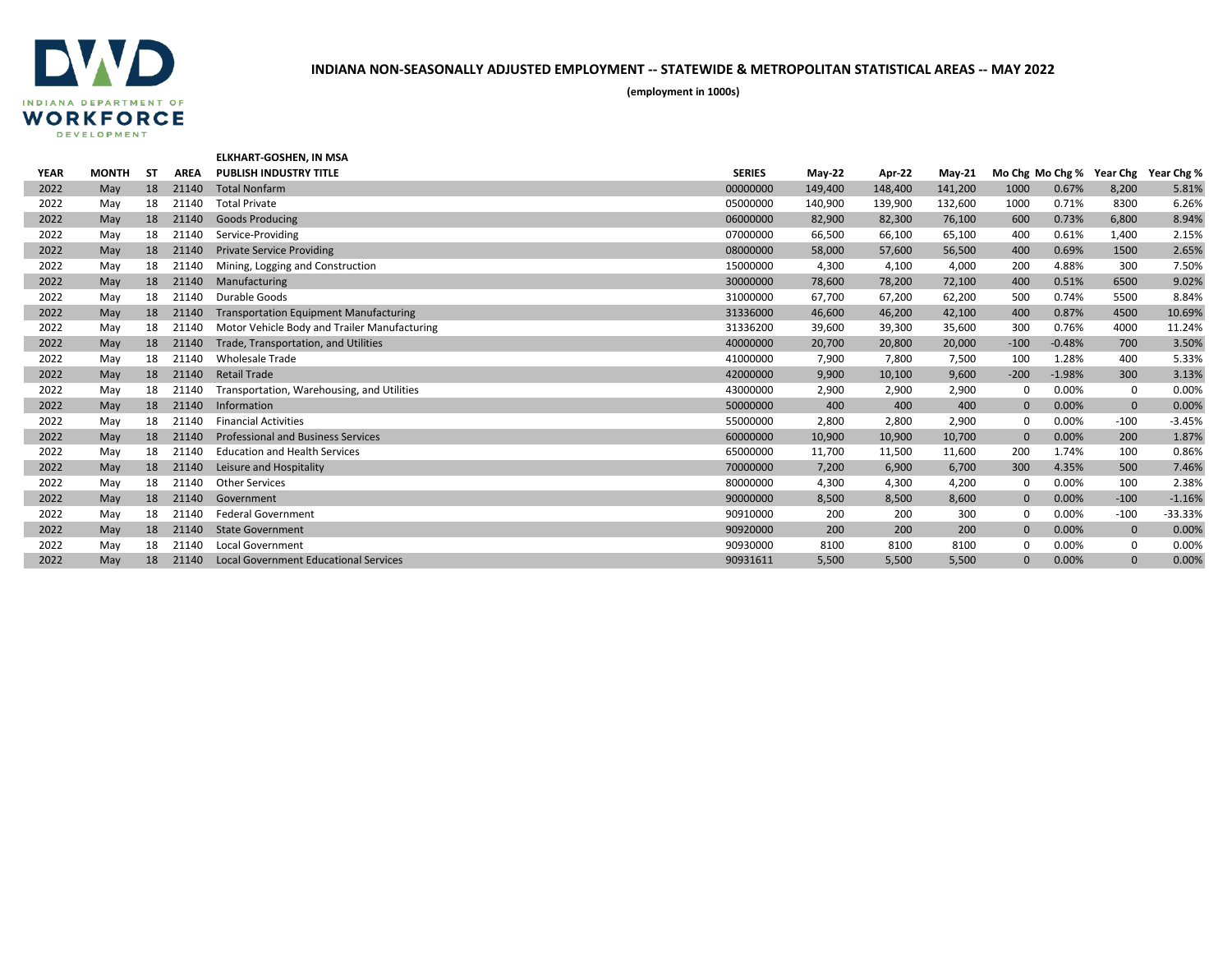

|             |              |           |             | <b>EVANSVILLE, IN-KY MSA</b>                 |               |          |         |          |              |          |                          |            |
|-------------|--------------|-----------|-------------|----------------------------------------------|---------------|----------|---------|----------|--------------|----------|--------------------------|------------|
| <b>YEAR</b> | <b>MONTH</b> | <b>ST</b> | <b>AREA</b> | <b>PUBLISH INDUSTRY TITLE</b>                | <b>SERIES</b> | $May-22$ | Apr-22  | $May-21$ |              |          | Mo Chg Mo Chg % Year Chg | Year Chg % |
| 2022        | May          | 18        | 21780       | <b>Total Nonfarm</b>                         | 00000000      | 156,900  | 157,600 | 153,900  | $-700$       | $-0.44%$ | 3000                     | 1.95%      |
| 2022        | May          | 18        | 21780       | <b>Total Private</b>                         | 05000000      | 140,500  | 141,100 | 138,000  | $-600$       | $-0.43%$ | 2500                     | 1.81%      |
| 2022        | May          | 18        | 21780       | <b>Goods Producing</b>                       | 06000000      | 31,800   | 31,800  | 31,600   | $\mathbf{0}$ | 0.00%    | 200                      | 0.63%      |
| 2022        | May          | 18        | 21780       | Service-Providing                            | 07000000      | 125,100  | 125,800 | 122,300  | $-700$       | $-0.56%$ | 2800                     | 2.29%      |
| 2022        | May          | 18        | 21780       | <b>Private Service Providing</b>             | 08000000      | 108,700  | 109,300 | 106,400  | $-600$       | $-0.55%$ | 2300                     | 2.16%      |
| 2022        | May          | 18        | 21780       | Mining, Logging and Construction             | 15000000      | 9,600    | 9,400   | 9,600    | 200          | 2.13%    | 0                        | 0.00%      |
| 2022        | May          | 18        | 21780       | Manufacturing                                | 30000000      | 22,200   | 22,400  | 22,000   | $-200$       | $-0.89%$ | 200                      | 0.91%      |
| 2022        | May          | 18        | 21780       | Durable Goods                                | 31000000      | 8,600    | 8,600   | 8,400    | $\Omega$     | 0.00%    | 200                      | 2.38%      |
| 2022        | May          | 18        | 21780       | Trade, Transportation, and Utilities         | 40000000      | 31,000   | 31,200  | 30,500   | $-200$       | $-0.64%$ | 500                      | 1.64%      |
| 2022        | May          | 18        | 21780       | <b>Wholesale Trade</b>                       | 41000000      | 6,300    | 6,200   | 6,000    | 100          | 1.61%    | 300                      | 5.00%      |
| 2022        | May          | 18        | 21780       | <b>Retail Trade</b>                          | 42000000      | 16,400   | 16,700  | 16,600   | $-300$       | $-1.80%$ | $-200$                   | $-1.20%$   |
| 2022        | May          | 18        | 21780       | <b>General Merchandise Stores</b>            | 42452000      | 4,400    | 4,500   | 4,200    | $-100$       | $-2.22%$ | 200                      | 4.76%      |
| 2022        | May          | 18        | 21780       | Transportation, Warehousing, and Utilities   | 43000000      | 8,300    | 8,300   | 7,900    | $\Omega$     | 0.00%    | 400                      | 5.06%      |
| 2022        | May          | 18        | 21780       | Information                                  | 50000000      | 1,500    | 1,500   | 1,500    | $\Omega$     | 0.00%    | 0                        | 0.00%      |
| 2022        | May          | 18        | 21780       | <b>Financial Activities</b>                  | 55000000      | 6,100    | 6,100   | 6,000    | $\mathbf{0}$ | 0.00%    | 100                      | 1.67%      |
| 2022        | May          | 18        | 21780       | <b>Professional and Business Services</b>    | 60000000      | 19,400   | 19,800  | 19,100   | $-400$       | $-2.02%$ | 300                      | 1.57%      |
| 2022        | May          | 18        | 21780       | <b>Education and Health Services</b>         | 65000000      | 28,300   | 28,300  | 27,800   | $\mathbf{0}$ | 0.00%    | 500                      | 1.80%      |
| 2022        | May          | 18        | 21780       | <b>Health Care and Social Assistance</b>     | 65620000      | 24,900   | 24,900  | 24,700   | 0            | 0.00%    | 200                      | 0.81%      |
| 2022        | May          | 18        | 21780       | Hospitals                                    | 65622000      | 9,300    | 9,300   | 9,200    | $\Omega$     | 0.00%    | 100                      | 1.09%      |
| 2022        | May          | 18        | 21780       | Leisure and Hospitality                      | 70000000      | 15,500   | 15,500  | 14,700   | $\mathbf 0$  | 0.00%    | 800                      | 5.44%      |
| 2022        | May          | 18        | 21780       | <b>Other Services</b>                        | 80000000      | 6,900    | 6,900   | 6,800    | $\mathbf{0}$ | 0.00%    | 100                      | 1.47%      |
| 2022        | May          | 18        | 21780       | Government                                   | 90000000      | 16,400   | 16,500  | 15,900   | $-100$       | $-0.61%$ | 500                      | 3.14%      |
| 2022        | May          | 18        | 21780       | <b>Federal Government</b>                    | 90910000      | 1,300    | 1,300   | 1,300    | $\Omega$     | 0.00%    | $\mathbf{0}$             | 0.00%      |
| 2022        | May          | 18        | 21780       | <b>State Government</b>                      | 90920000      | 3,800    | 4,000   | 3,700    | $-200$       | $-5.00%$ | 100                      | 2.70%      |
| 2022        | May          | 18        | 21780       | <b>Local Government</b>                      | 90930000      | 11,300   | 11,200  | 10,900   | 100          | 0.89%    | 400                      | 3.67%      |
| 2022        | May          | 18        | 21780       | <b>Local Government Educational Services</b> | 90931611      | 6,800    | 6.800   | 6.600    | $\Omega$     | 0.00%    | 200                      | 3.03%      |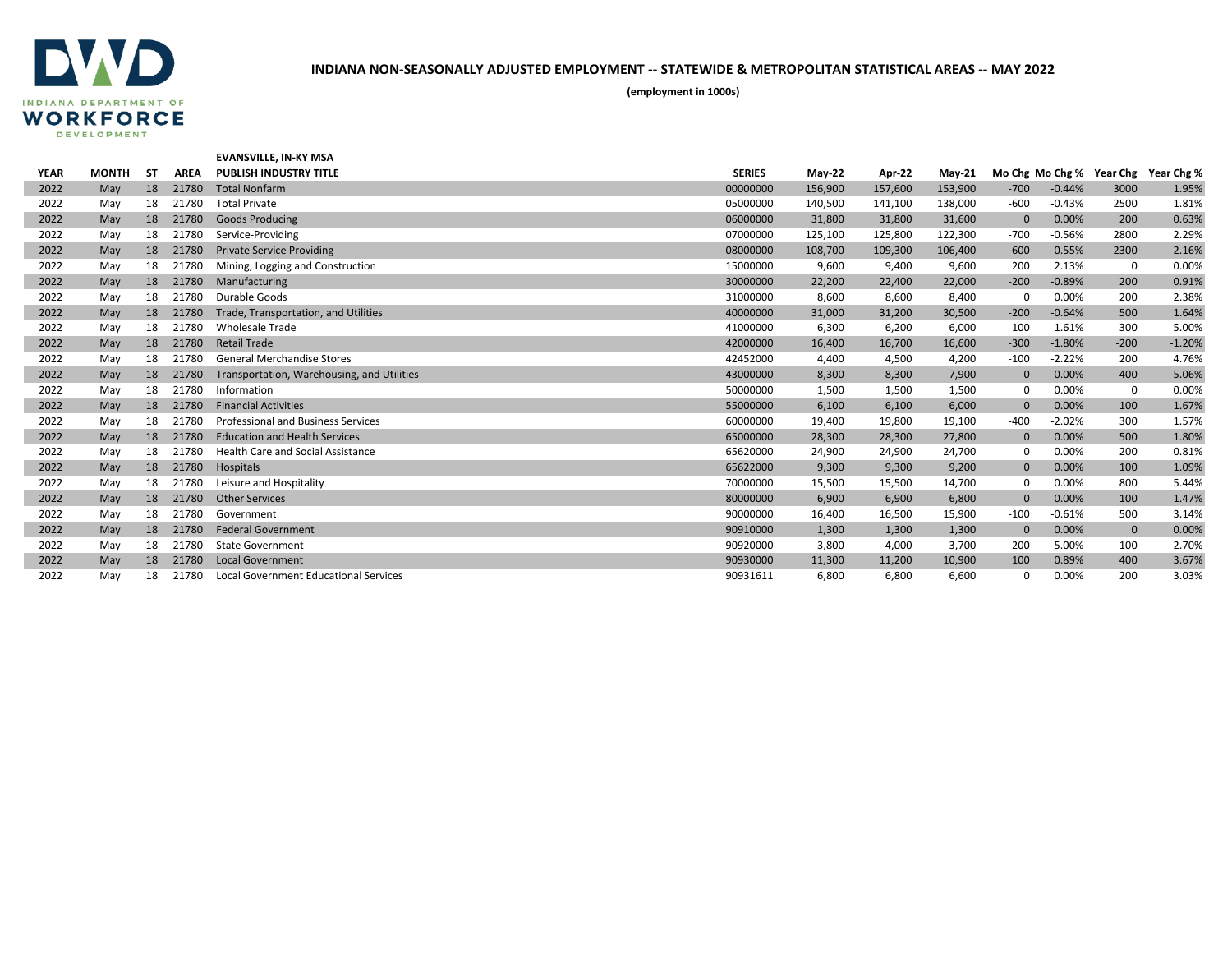

|             |              |           |             | <b>FORT WAYNE, IN MSA</b>                     |               |               |         |          |             |          |                          |            |
|-------------|--------------|-----------|-------------|-----------------------------------------------|---------------|---------------|---------|----------|-------------|----------|--------------------------|------------|
| <b>YEAR</b> | <b>MONTH</b> | <b>ST</b> | <b>AREA</b> | <b>PUBLISH INDUSTRY TITLE</b>                 | <b>SERIES</b> | <b>May-22</b> | Apr-22  | $May-21$ |             |          | Mo Chg Mo Chg % Year Chg | Year Chg % |
| 2022        | May          | 18        | 23060       | <b>Total Nonfarm</b>                          | 00000000      | 229,300       | 227,400 | 220,800  | 1,900       | 0.84%    | 8,500                    | 3.85%      |
| 2022        | May          | 18        | 23060       | <b>Total Private</b>                          | 05000000      | 207,500       | 205,700 | 199,400  | 1,800       | 0.88%    | 8,100                    | 4.06%      |
| 2022        | May          | 18        | 23060       | <b>Goods Producing</b>                        | 06000000      | 49,700        | 49,200  | 48,100   | 500         | 1.02%    | 1,600                    | 3.33%      |
| 2022        | May          | 18        | 23060       | Service-Providing                             | 07000000      | 179,600       | 178,200 | 172,700  | 1400        | 0.79%    | 6900                     | 4.00%      |
| 2022        | May          | 18        | 23060       | <b>Private Service Providing</b>              | 08000000      | 157,800       | 156,500 | 151,300  | 1300        | 0.83%    | 6500                     | 4.30%      |
| 2022        | May          | 18        | 23060       | Mining, Logging and Construction              | 15000000      | 12,300        | 11,900  | 11,800   | 400         | 3.36%    | 500                      | 4.24%      |
| 2022        | May          | 18        | 23060       | Manufacturing                                 | 30000000      | 37,400        | 37,300  | 36,300   | 100         | 0.27%    | 1100                     | 3.03%      |
| 2022        | May          | 18        | 23060       | Durable Goods                                 | 31000000      | 27,900        | 27,700  | 27,100   | 200         | 0.72%    | 800                      | 2.95%      |
| 2022        | May          | 18        | 23060       | <b>Transportation Equipment Manufacturing</b> | 31336000      | 8,300         | 8,200   | 7,900    | 100         | 1.22%    | 400                      | 5.06%      |
| 2022        | May          | 18        | 23060       | Trade, Transportation, and Utilities          | 40000000      | 44,600        | 44,400  | 43,600   | 200         | 0.45%    | 1000                     | 2.29%      |
| 2022        | May          | 18        | 23060       | <b>Wholesale Trade</b>                        | 41000000      | 10,500        | 10,400  | 10,400   | 100         | 0.96%    | 100                      | 0.96%      |
| 2022        | May          | 18        | 23060       | <b>Retail Trade</b>                           | 42000000      | 24,700        | 24,600  | 23,800   | 100         | 0.41%    | 900                      | 3.78%      |
| 2022        | May          | 18        | 23060       | Transportation, Warehousing, and Utilities    | 43000000      | 9,400         | 9,400   | 9,400    | $\mathbf 0$ | 0.00%    | $\mathbf 0$              | 0.00%      |
| 2022        | May          | 18        | 23060       | Information                                   | 50000000      | 2,100         | 2,100   | 2,100    | $\Omega$    | 0.00%    | 0                        | 0.00%      |
| 2022        | May          | 18        | 23060       | <b>Financial Activities</b>                   | 55000000      | 12,200        | 12,200  | 12,300   | $\Omega$    | 0.00%    | $-100$                   | $-0.81%$   |
| 2022        | May          | 18        | 23060       | <b>Professional and Business Services</b>     | 60000000      | 24,300        | 23,600  | 21,600   | 700         | 2.97%    | 2700                     | 12.50%     |
| 2022        | May          | 18        | 23060       | <b>Education and Health Services</b>          | 65000000      | 42,200        | 42,100  | 40,800   | 100         | 0.24%    | 1400                     | 3.43%      |
| 2022        | May          | 18        | 23060       | Leisure and Hospitality                       | 70000000      | 21,100        | 20,700  | 19,900   | 400         | 1.93%    | 1200                     | 6.03%      |
| 2022        | May          | 18        | 23060       | <b>Other Services</b>                         | 80000000      | 11,300        | 11,400  | 11,000   | $-100$      | $-0.88%$ | 300                      | 2.73%      |
| 2022        | May          | 18        | 23060       | Government                                    | 90000000      | 21,800        | 21,700  | 21,400   | 100         | 0.46%    | 400                      | 1.87%      |
| 2022        | May          | 18        | 23060       | <b>Federal Government</b>                     | 90910000      | 2,100         | 2,100   | 2,100    | $\Omega$    | 0.00%    | $\mathbf 0$              | 0.00%      |
| 2022        | May          | 18        | 23060       | <b>State Government</b>                       | 90920000      | 3,700         | 3,800   | 3,500    | $-100$      | $-2.63%$ | 200                      | 5.71%      |
| 2022        | May          | 18        | 23060       | <b>Local Government</b>                       | 90930000      | 16,000        | 15,800  | 15,800   | 200         | 1.27%    | 200                      | 1.27%      |
| 2022        | May          | 18        | 23060       | Local Government Educational Services         | 90931611      | 9.200         | 9.000   | 9.200    | 200         | 2.22%    | $\Omega$                 | 0.00%      |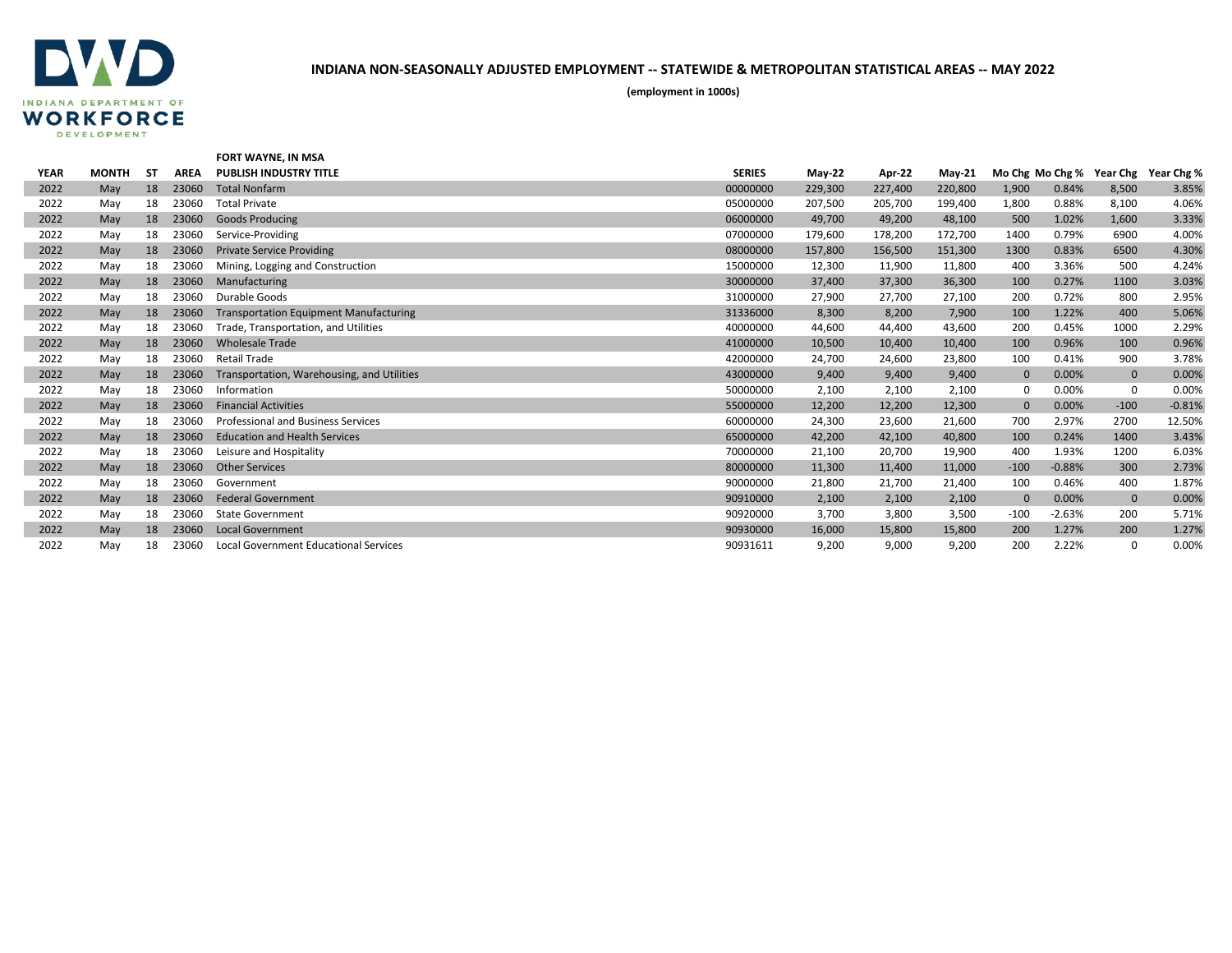

**(employment in 1000s)**

#### **GARY, IN METROPOLITAN DIVISON (OF CHICAGO CSA)**

| <b>YEAR</b> | <b>MONTH</b> | SΤ | <b>AREA</b> | <b>PUBLISH INDUSTRY TITLE</b>                                          | <b>SERIES</b> | <b>May-22</b> | Apr-22  | $May-21$ |              |          | Mo Chg Mo Chg % Year Chg | Year Chg % |
|-------------|--------------|----|-------------|------------------------------------------------------------------------|---------------|---------------|---------|----------|--------------|----------|--------------------------|------------|
| 2022        | May          | 18 | 23844       | <b>Total Nonfarm</b>                                                   | 00000000      | 271,100       | 269,000 | 263,200  | 2100         | 0.78%    | 7900                     | 3.00%      |
| 2022        | May          | 18 | 23844       | <b>Total Private</b>                                                   | 05000000      | 238,800       | 236,900 | 231,300  | 1900         | 0.80%    | 7,500                    | 3.24%      |
| 2022        | May          | 18 | 23844       | <b>Goods Producing</b>                                                 | 06000000      | 51,800        | 51,500  | 48,900   | 300          | 0.58%    | 2,900                    | 5.93%      |
| 2022        | May          | 18 | 23844       | Service-Providing                                                      | 07000000      | 219,300       | 217,500 | 214,300  | 1800         | 0.83%    | 5,000                    | 2.33%      |
| 2022        | May          | 18 | 23844       | <b>Private Service Providing</b>                                       | 08000000      | 187,000       | 185,400 | 182,400  | 1,600        | 0.86%    | 4,600                    | 2.52%      |
| 2022        | May          | 18 | 23844       | Mining and Logging                                                     | 10000000      | 200           | 200     | 100      | $\Omega$     | 0.00%    | 100                      | 100.00%    |
| 2022        | May          | 18 | 23844       | Mining, Logging and Construction                                       | 15000000      | 18,700        | 18,300  | 16,900   | 400          | 2.19%    | 1800                     | 10.65%     |
| 2022        | May          | 18 | 23844       | Construction                                                           | 20000000      | 18,500        | 18,100  | 16,800   | 400          | 2.21%    | 1,700                    | 10.12%     |
| 2022        | May          | 18 | 23844       | Manufacturing                                                          | 30000000      | 33,100        | 33,200  | 32,000   | $-100$       | $-0.30%$ | 1,100                    | 3.44%      |
| 2022        | May          | 18 | 23844       | Durable Goods                                                          | 31000000      | 24,900        | 24,800  | 23,900   | 100          | 0.40%    | 1000                     | 4.18%      |
| 2022        | May          | 18 | 23844       | Trade, Transportation, and Utilities                                   | 40000000      | 57,100        | 57,100  | 57,600   | $\mathbf{0}$ | 0.00%    | $-500$                   | $-0.87%$   |
| 2022        | May          | 18 | 23844       | <b>Wholesale Trade</b>                                                 | 41000000      | 9,300         | 9,300   | 9,200    | 0            | 0.00%    | 100                      | 1.09%      |
| 2022        | May          | 18 | 23844       | <b>Retail Trade</b>                                                    | 42000000      | 31,500        | 31,500  | 32,000   | $\mathbf{0}$ | 0.00%    | $-500$                   | $-1.56%$   |
| 2022        | May          | 18 | 23844       | <b>General Merchandise Stores</b>                                      | 42452000      | 6,700         | 6,900   | 6,800    | $-200$       | $-2.90%$ | $-100$                   | $-1.47%$   |
| 2022        | May          | 18 | 23844       | General Merchandise Stores, including Warehouse Clubs and Supercenters | 42452300      | 4,700         | 4,900   | 4,800    | $-200$       | $-4.08%$ | $-100$                   | $-2.08%$   |
| 2022        | May          | 18 | 23844       | Transportation, Warehousing, and Utilities                             | 43000000      | 16,300        | 16,300  | 16,400   | 0            | 0.00%    | $-100$                   | $-0.61%$   |
| 2022        | May          | 18 | 23844       | Information                                                            | 50000000      | 1,800         | 1,800   | 1,700    | $\mathbf{0}$ | 0.00%    | 100                      | 5.88%      |
| 2022        | May          | 18 | 23844       | <b>Financial Activities</b>                                            | 55000000      | 9,000         | 9,000   | 9,100    | $\Omega$     | 0.00%    | $-100$                   | $-1.10%$   |
| 2022        | May          | 18 | 23844       | <b>Professional and Business Services</b>                              | 60000000      | 27,100        | 26,900  | 25,400   | 200          | 0.74%    | 1,700                    | 6.69%      |
| 2022        | May          | 18 | 23844       | <b>Employment Services</b>                                             | 60561300      | 4,200         | 4,200   | 3,700    | $\mathbf 0$  | 0.00%    | 500                      | 13.51%     |
| 2022        | May          | 18 | 23844       | <b>Education and Health Services</b>                                   | 65000000      | 48,200        | 47,900  | 47,400   | 300          | 0.63%    | 800                      | 1.69%      |
| 2022        | May          | 18 | 23844       | <b>Educational Services</b>                                            | 65610000      | 4,900         | 5,100   | 4,800    | $-200$       | $-3.92%$ | 100                      | 2.08%      |
| 2022        | May          | 18 | 23844       | <b>Health Care and Social Assistance</b>                               | 65620000      | 43,300        | 42,800  | 42,600   | 500          | 1.17%    | 700                      | 1.64%      |
| 2022        | May          | 18 | 23844       | <b>General Medical and Surgical Hospitals</b>                          | 65622100      | 13,400        | 13,300  | 13,500   | 100          | 0.75%    | $-100$                   | $-0.74%$   |
| 2022        | May          | 18 | 23844       | Leisure and Hospitality                                                | 70000000      | 33,500        | 32,400  | 31,300   | 1100         | 3.40%    | 2200                     | 7.03%      |
| 2022        | May          | 18 | 23844       | Arts, Entertainment, and Recreation                                    | 70710000      | 4,400         | 4,100   | 5,600    | 300          | 7.32%    | $-1200$                  | $-21.43%$  |
| 2022        | May          | 18 | 23844       | <b>Accommodation and Food Services</b>                                 | 70720000      | 29,100        | 28,300  | 25,700   | 800          | 2.83%    | 3400                     | 13.23%     |
| 2022        | May          | 18 | 23844       | <b>Other Services</b>                                                  | 80000000      | 10,300        | 10,300  | 9,900    | $\mathbf 0$  | 0.00%    | 400                      | 4.04%      |
| 2022        | May          | 18 | 23844       | Government                                                             | 90000000      | 32,300        | 32,100  | 31,900   | 200          | 0.62%    | 400                      | 1.25%      |
| 2022        | May          | 18 | 23844       | <b>Federal Government</b>                                              | 90910000      | 2000          | 2000    | 1900     | 0            | 0        | 100                      | 0.0526     |
| 2022        | May          | 18 | 23844       | <b>State Government</b>                                                | 90920000      | 4,300         | 4,500   | 4,100    | $-200$       | $-4.44%$ | 200                      | 4.88%      |
| 2022        | May          | 18 | 23844       | <b>Local Government</b>                                                | 90930000      | 26,000        | 25,600  | 25,900   | 400          | 1.56%    | 100                      | 0.39%      |
| 2022        | May          | 18 | 23844       | <b>Local Government Educational Services</b>                           | 90931611      | 15,100        | 15,100  | 14,700   | $\Omega$     | 0.00%    | 400                      | 2.72%      |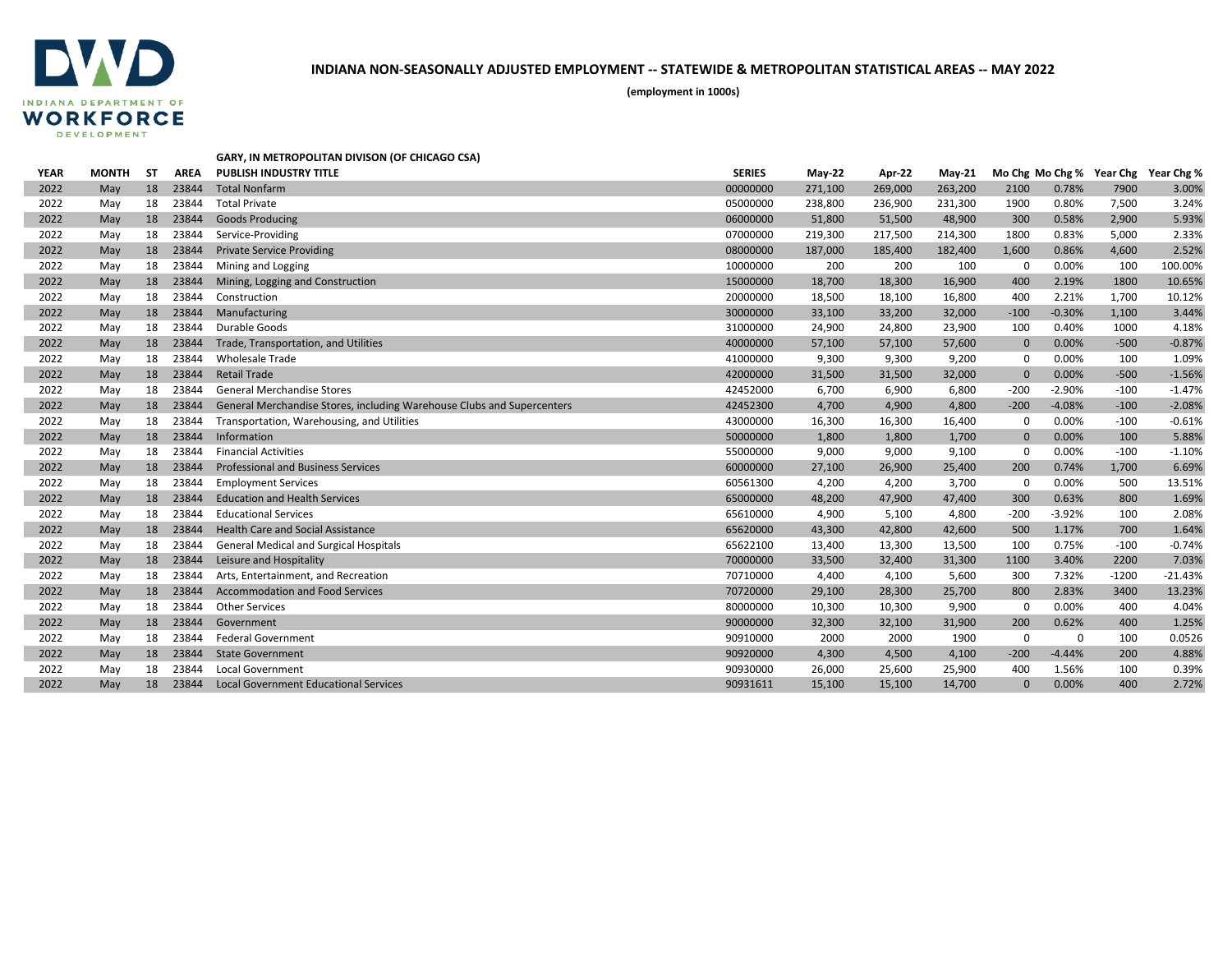

**(employment in 1000s)**

# **INDIANAPOLIS-CARMEL-ANDERSON, IN MSA**

| <b>YEAR</b> | <b>MONTH</b> | SΤ | <b>AREA</b> | <b>PUBLISH INDUSTRY TITLE</b>                                          | <b>SERIES</b> | <b>May-22</b> | Apr-22    | $Mav-21$  |              | Mo Chg Mo Chg % Year Chg |              | Year Chg % |
|-------------|--------------|----|-------------|------------------------------------------------------------------------|---------------|---------------|-----------|-----------|--------------|--------------------------|--------------|------------|
| 2022        | May          | 18 | 26900       | <b>Total Nonfarm</b>                                                   | 00000000      | 1,116,200     | 1,113,100 | 1,081,300 | 3,100        | 0.28%                    | 34,900       | 3.23%      |
| 2022        | May          | 18 | 26900       | <b>Total Private</b>                                                   | 05000000      | 977,600       | 975,900   | 945,000   | 1,700        | 0.17%                    | 32,600       | 3.45%      |
| 2022        | May          | 18 | 26900       | <b>Goods Producing</b>                                                 | 06000000      | 154,000       | 153,500   | 149,500   | 500          | 0.33%                    | 4,500        | 3.01%      |
| 2022        | May          | 18 | 26900       | Service-Providing                                                      | 07000000      | 962,200       | 959,600   | 931,800   | 2,600        | 0.27%                    | 30,400       | 3.26%      |
| 2022        | May          | 18 | 26900       | <b>Private Service Providing</b>                                       | 08000000      | 823,600       | 822,400   | 795,500   | 1200         | 0.15%                    | 28,100       | 3.53%      |
| 2022        | May          | 18 | 26900       | Mining and Logging                                                     | 10000000      | 800           | 800       | 700       | 0            | 0.00%                    | 100          | 14.29%     |
| 2022        | May          | 18 | 26900       | Mining, Logging and Construction                                       | 15000000      | 59,400        | 59,300    | 58,400    | 100          | 0.17%                    | 1,000        | 1.71%      |
| 2022        | May          | 18 | 26900       | Construction                                                           | 20000000      | 58,600        | 58,500    | 57,700    | 100          | 0.17%                    | 900          | 1.56%      |
| 2022        | May          | 18 | 26900       | <b>Specialty Trade Contractors</b>                                     | 20238000      | 36,100        | 36,100    | 37,000    | $\mathbf{0}$ | 0.00%                    | $-900$       | $-2.43%$   |
| 2022        | May          | 18 | 26900       | Manufacturing                                                          | 30000000      | 94,600        | 94,200    | 91,100    | 400          | 0.42%                    | 3,500        | 3.84%      |
| 2022        | May          | 18 | 26900       | <b>Durable Goods</b>                                                   | 31000000      | 50,500        | 50,300    | 49,900    | 200          | 0.40%                    | 600          | 1.20%      |
| 2022        | May          | 18 | 26900       | <b>Transportation Equipment Manufacturing</b>                          | 31336000      | 14,400        | 14,300    | 14,600    | 100          | 0.70%                    | $-200$       | $-1.37%$   |
| 2022        | May          | 18 | 26900       | <b>Motor Vehicle Parts Manufacturing</b>                               | 31336300      | 9,600         | 9,600     | 9,800     | $\mathbf{0}$ | 0.00%                    | $-200$       | $-2.04%$   |
| 2022        | May          | 18 | 26900       | Non-Durable Goods                                                      | 32000000      | 44,100        | 43,900    | 41,200    | 200          | 0.46%                    | 2900         | 7.04%      |
| 2022        | May          | 18 | 26900       | <b>Chemical Manufacturing</b>                                          | 32325000      | 18,300        | 18,300    | 17,400    | $\mathbf{0}$ | 0.00%                    | 900          | 5.17%      |
| 2022        | May          | 18 | 26900       | Trade, Transportation, and Utilities                                   | 40000000      | 238,700       | 238,200   | 230,400   | 500          | 0.21%                    | 8300         | 3.60%      |
| 2022        | May          | 18 | 26900       | <b>Wholesale Trade</b>                                                 | 41000000      | 49,800        | 49,900    | 49,600    | $-100$       | $-0.20%$                 | 200          | 0.40%      |
| 2022        | May          | 18 | 26900       | Merchant Wholesalers, Durable Goods                                    | 41423000      | 31,900        | 31,900    | 31,400    | $\Omega$     | 0.00%                    | 500          | 1.59%      |
| 2022        | May          | 18 | 26900       | <b>Retail Trade</b>                                                    | 42000000      | 103,400       | 103,500   | 101,100   | $-100$       | $-0.10%$                 | 2300         | 2.27%      |
| 2022        | May          | 18 | 26900       | <b>General Merchandise Stores</b>                                      | 42452000      | 23,700        | 24,600    | 22,200    | $-900$       | $-3.66%$                 | 1500         | 6.76%      |
| 2022        | May          | 18 | 26900       | <b>Department Stores</b>                                               | 42452200      | 3,900         | 4,000     | 3,800     | $-100$       | $-2.50%$                 | 100          | 2.63%      |
| 2022        | May          | 18 | 26900       | General Merchandise Stores, including Warehouse Clubs and Supercenters | 42452300      | 19,800        | 20,600    | 18,400    | $-800$       | $-3.88%$                 | 1400         | 7.61%      |
| 2022        | May          | 18 | 26900       | Transportation, Warehousing, and Utilities                             | 43000000      | 85,500        | 84,800    | 79,700    | 700          | 0.83%                    | 5800         | 7.28%      |
| 2022        | May          | 18 | 26900       | <b>Transportation and Warehousing</b>                                  | 43400089      | 82,200        | 81,400    | 76,300    | 800          | 0.98%                    | 5,900        | 7.73%      |
| 2022        | May          | 18 | 26900       | Information                                                            | 50000000      | 12,500        | 12,500    | 12,500    | $\mathbf{0}$ | 0.00%                    | $\mathbf{0}$ | 0.00%      |
| 2022        | May          | 18 | 26900       | Telecommunications                                                     | 50517000      | 3,200         | 3,200     | 3,300     | $\Omega$     | 0.00%                    | $-100$       | $-3.03%$   |
| 2022        | May          | 18 | 26900       | <b>Financial Activities</b>                                            | 55000000      | 77,000        | 76,400    | 72,700    | 600          | 0.79%                    | 4300         | 5.91%      |
| 2022        | May          | 18 | 26900       | Finance and Insurance                                                  | 55520000      | 60,400        | 59,900    | 56,300    | 500          | 0.83%                    | 4,100        | 7.28%      |
| 2022        | May          | 18 | 26900       | <b>Insurance Carriers and Related Activities</b>                       | 55524000      | 35,200        | 35,300    | 34,200    | $-100$       | $-0.28%$                 | 1000         | 2.92%      |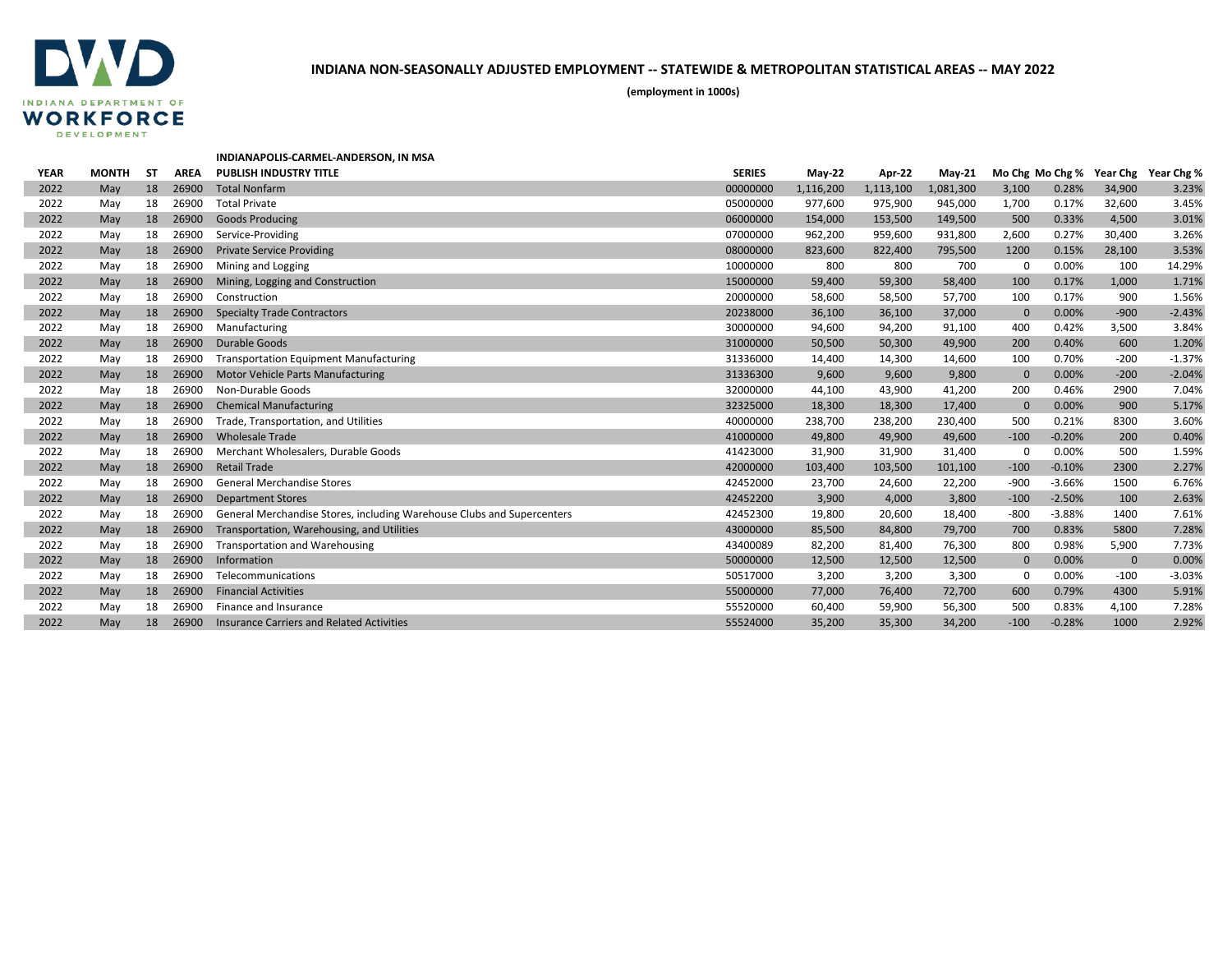

**(employment in 1000s)**

#### **INDIANAPOLIS-CARMEL-ANDERSON, IN MSA**

| <b>YEAR</b> | <b>MONTH</b> | SΤ | <b>AREA</b> | <b>PUBLISH INDUSTRY TITLE</b>                                            | <b>SERIES</b> | $May-22$ | Apr-22  | <b>May-21</b> | Mo Chg Mo Chg % |          | Year Chg | Year Chg % |
|-------------|--------------|----|-------------|--------------------------------------------------------------------------|---------------|----------|---------|---------------|-----------------|----------|----------|------------|
| 2022        | May          | 18 | 26900       | <b>Insurance Carriers</b>                                                | 55524100      | 19,800   | 19,800  | 19,700        | $\Omega$        | 0.00%    | 100      | 0.51%      |
| 2022        | May          | 18 | 26900       | <b>Professional and Business Services</b>                                | 60000000      | 183,200  | 184,600 | 175,700       | $-1400$         | $-0.76%$ | 7500     | 4.27%      |
| 2022        | May          | 18 | 26900       | Professional, Scientific, and Technical Services                         | 60540000      | 70,500   | 71,200  | 71,500        | $-700$          | $-0.98%$ | $-1,000$ | $-1.40%$   |
| 2022        | May          | 18 | 26900       | Management of Companies and Enterprises                                  | 60550000      | 13,300   | 13,400  | 12,800        | $-100$          | $-0.75%$ | 500      | 3.91%      |
| 2022        | May          | 18 | 26900       | Administrative and Support and Waste Management and Remediation Services | 60560000      | 99,400   | 100,000 | 91,400        | $-600$          | $-0.60%$ | 8000     | 8.75%      |
| 2022        | May          | 18 | 26900       | Administrative and Support Services                                      | 60561000      | 94,000   | 94,600  | 87,200        | $-600$          | $-0.63%$ | 6800     | 7.80%      |
| 2022        | May          | 18 | 26900       | <b>Employment Services</b>                                               | 60561300      | 52,400   | 53,000  | 46,700        | $-600$          | $-1.13%$ | 5,700    | 12.21%     |
| 2022        | May          | 18 | 26900       | <b>Education and Health Services</b>                                     | 65000000      | 165,600  | 166,100 | 164,700       | $-500$          | $-0.30%$ | 900      | 0.55%      |
| 2022        | May          | 18 | 26900       | <b>Educational Services</b>                                              | 65610000      | 20,100   | 20,600  | 19,500        | $-500$          | $-2.43%$ | 600      | 3.08%      |
| 2022        | May          | 18 | 26900       | Health Care and Social Assistance                                        | 65620000      | 145,500  | 145,500 | 145,200       | $\Omega$        | 0.00%    | 300      | 0.21%      |
| 2022        | May          | 18 | 26900       | <b>Ambulatory Health Care Services</b>                                   | 65621000      | 61,200   | 61,300  | 61,600        | $-100$          | $-0.16%$ | $-400$   | $-0.65%$   |
| 2022        | May          | 18 | 26900       | Hospitals                                                                | 65622000      | 44,300   | 44,500  | 43,900        | $-200$          | $-0.45%$ | 400      | 0.91%      |
| 2022        | May          | 18 | 26900       | Leisure and Hospitality                                                  | 70000000      | 105,000  | 101,900 | 97,000        | 3,100           | 3.04%    | 8,000    | 8.25%      |
| 2022        | May          | 18 | 26900       | <b>Accommodation and Food Services</b>                                   | 70720000      | 89,100   | 85,800  | 81,600        | 3,300           | 3.85%    | 7,500    | 9.19%      |
| 2022        | May          | 18 | 26900       | Food Services and Drinking Places                                        | 70722000      | 81,600   | 78,200  | 75,700        | 3,400           | 4.35%    | 5,900    | 7.79%      |
| 2022        | May          | 18 | 26900       | Restaurants and Other Eating Places                                      | 70722500      | 73,600   | 71,400  | 69,100        | 2,200           | 3.08%    | 4,500    | 6.51%      |
| 2022        | May          | 18 | 26900       | <b>Full-Service Restaurants</b>                                          | 70722511      | 35,400   | 34,300  | 32,600        | 1,100           | 3.21%    | 2,800    | 8.59%      |
| 2022        | May          | 18 | 26900       | Limited-Service Restaurants and Other Eating Places                      | 70722590      | 38,200   | 37,100  | 36,500        | 1,100           | 2.96%    | 1,700    | 4.66%      |
| 2022        | May          | 18 | 26900       | <b>Other Services</b>                                                    | 80000000      | 41,600   | 42,700  | 42,500        | $-1,100$        | $-2.58%$ | $-900$   | $-2.12%$   |
| 2022        | May          | 18 | 26900       | Government                                                               | 90000000      | 138,600  | 137,200 | 136,300       | 1,400           | 1.02%    | 2,300    | 1.69%      |
| 2022        | May          | 18 | 26900       | <b>Federal Government</b>                                                | 90910000      | 17,400   | 17,600  | 17,800        | $-200$          | $-1.14%$ | $-400$   | $-2.25%$   |
| 2022        | May          | 18 | 26900       | <b>State Government</b>                                                  | 90920000      | 34,200   | 34,600  | 34,200        | $-400$          | $-1.16%$ | $\Omega$ | 0.00%      |
| 2022        | May          | 18 | 26900       | <b>Local Government</b>                                                  | 90930000      | 87,000   | 85,000  | 84,300        | 2,000           | 2.35%    | 2,700    | 3.20%      |
| 2022        | May          | 18 | 26900       | <b>Local Government Educational Services</b>                             | 90931611      | 44,100   | 43,200  | 42,700        | 900             | 2.08%    | 1,400    | 3.28%      |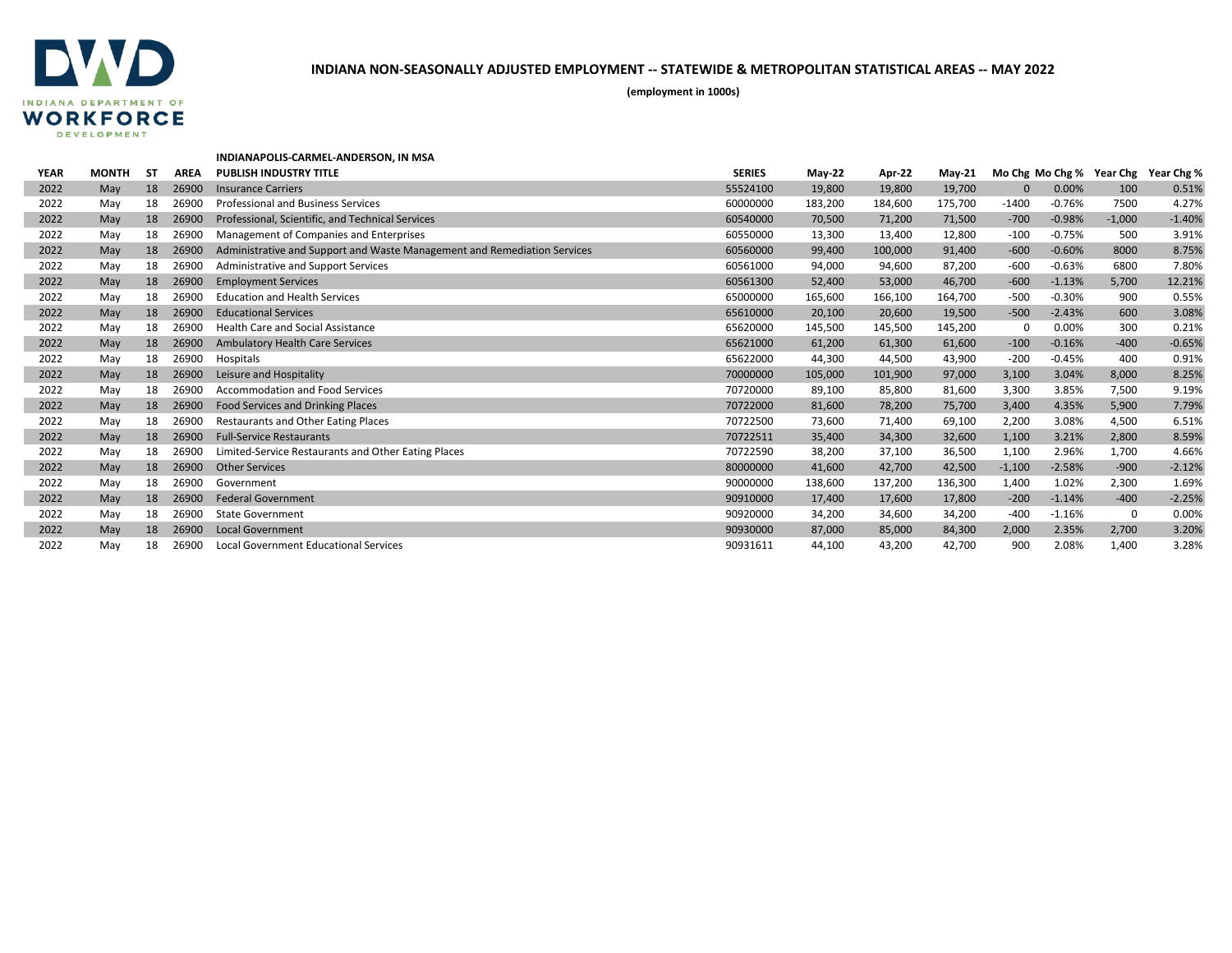

|             |              |           |             | KOKOMO, IN MSA                                  |               |          |        |               |              |       |                          |            |
|-------------|--------------|-----------|-------------|-------------------------------------------------|---------------|----------|--------|---------------|--------------|-------|--------------------------|------------|
| <b>YEAR</b> | <b>MONTH</b> | <b>ST</b> | <b>AREA</b> | <b>PUBLISH INDUSTRY TITLE</b>                   | <b>SERIES</b> | $May-22$ | Apr-22 | <b>May-21</b> |              |       | Mo Chg Mo Chg % Year Chg | Year Chg % |
| 2022        | May          | 18        | 29020       | <b>Total Nonfarm</b>                            | 00000000      | 36,200   | 36,000 | 37,400        | 200          | 0.56% | $-1200$                  | $-3.21%$   |
| 2022        | May          | 18        | 29020       | <b>Total Private</b>                            | 05000000      | 31,400   | 31,200 | 32,600        | 200          | 0.64% | $-1200$                  | $-3.68%$   |
| 2022        | May          | 18        | 29020       | <b>Goods Producing</b>                          | 06000000      | 10,700   | 10,600 | 11,600        | 100          | 0.94% | $-900$                   | $-7.76%$   |
| 2022        | May          | 18        | 29020       | Service-Providing                               | 07000000      | 25,500   | 25,400 | 25,800        | 100          | 0.39% | $-300$                   | $-1.16%$   |
| 2022        | May          | 18        | 29020       | <b>Private Service Providing</b>                | 08000000      | 20,700   | 20,600 | 21,000        | 100          | 0.49% | $-300$                   | $-1.43%$   |
| 2022        | May          | 18        | 29020       | Mining, Logging and Construction                | 15000000      | 1,400    | 1,300  | 1,300         | 100          | 7.69% | 100                      | 7.69%      |
| 2022        | May          | 18        | 29020       | Manufacturing                                   | 30000000      | 9,300    | 9,300  | 10,300        | $\mathbf{0}$ | 0.00% | $-1000$                  | $-9.71%$   |
| 2022        | May          | 18        | 29020       | Trade, Transportation, and Utilities            | 40000000      | 6,100    | 6,100  | 6,300         | 0            | 0.00% | $-200$                   | $-3.17%$   |
| 2022        | May          | 18        | 29020       | <b>Wholesale Trade</b>                          | 41000000      | 800      | 800    | 900           | $\mathbf{0}$ | 0.00% | $-100$                   | $-11.11%$  |
| 2022        | May          | 18        | 29020       | <b>Retail Trade</b>                             | 42000000      | 4,400    | 4,400  | 4,500         | $\Omega$     | 0.00% | $-100$                   | $-2.22%$   |
| 2022        | May          | 18        | 29020       | Transportation, Warehousing, and Utilities      | 43000000      | 900      | 900    | 900           | $\mathbf{0}$ | 0.00% | $\mathbf 0$              | 0.00%      |
| 2022        | May          | 18        | 29020       | Information                                     | 50000000      | 200      | 200    | 200           | $\Omega$     | 0.00% | 0                        | 0.00%      |
| 2022        | May          | 18        | 29020       | <b>Financial Activities</b>                     | 55000000      | 1,200    | 1,100  | 1,200         | 100          | 9.09% | $\mathbf 0$              | 0.00%      |
| 2022        | May          | 18        | 29020       | Leisure and Hospitality                         | 70000000      | 4,400    | 4,400  | 4,200         | 0            | 0.00% | 200                      | 4.76%      |
| 2022        | May          | 18        | 29020       | <b>Other Services</b>                           | 80000000      | 1,800    | 1,800  | 1,700         | $\mathbf{0}$ | 0.00% | 100                      | 5.88%      |
| 2022        | May          | 18        | 29020       | Government                                      | 90000000      | 4,800    | 4,800  | 4,800         | 0            | 0.00% | 0                        | 0.00%      |
| 2022        | May          | 18        | 29020       | <b>Local Government</b>                         | 90930000      | 3,300    | 3,200  | 3,400         | 100          | 3.13% | $-100$                   | $-2.94%$   |
| 2022        | May          | 18        | 29020       | <b>Local Government Educational Services</b>    | 90931611      | 1,900    | 1,900  | 2,000         | $\Omega$     | 0.00% | $-100$                   | $-5.00%$   |
| 2022        | May          | 18        | 29020       | Local Government excluding Educational Services | 90932000      | 1,400    | 1,300  | 1,400         | 100          | 7.69% | $\mathbf{0}$             | 0.00%      |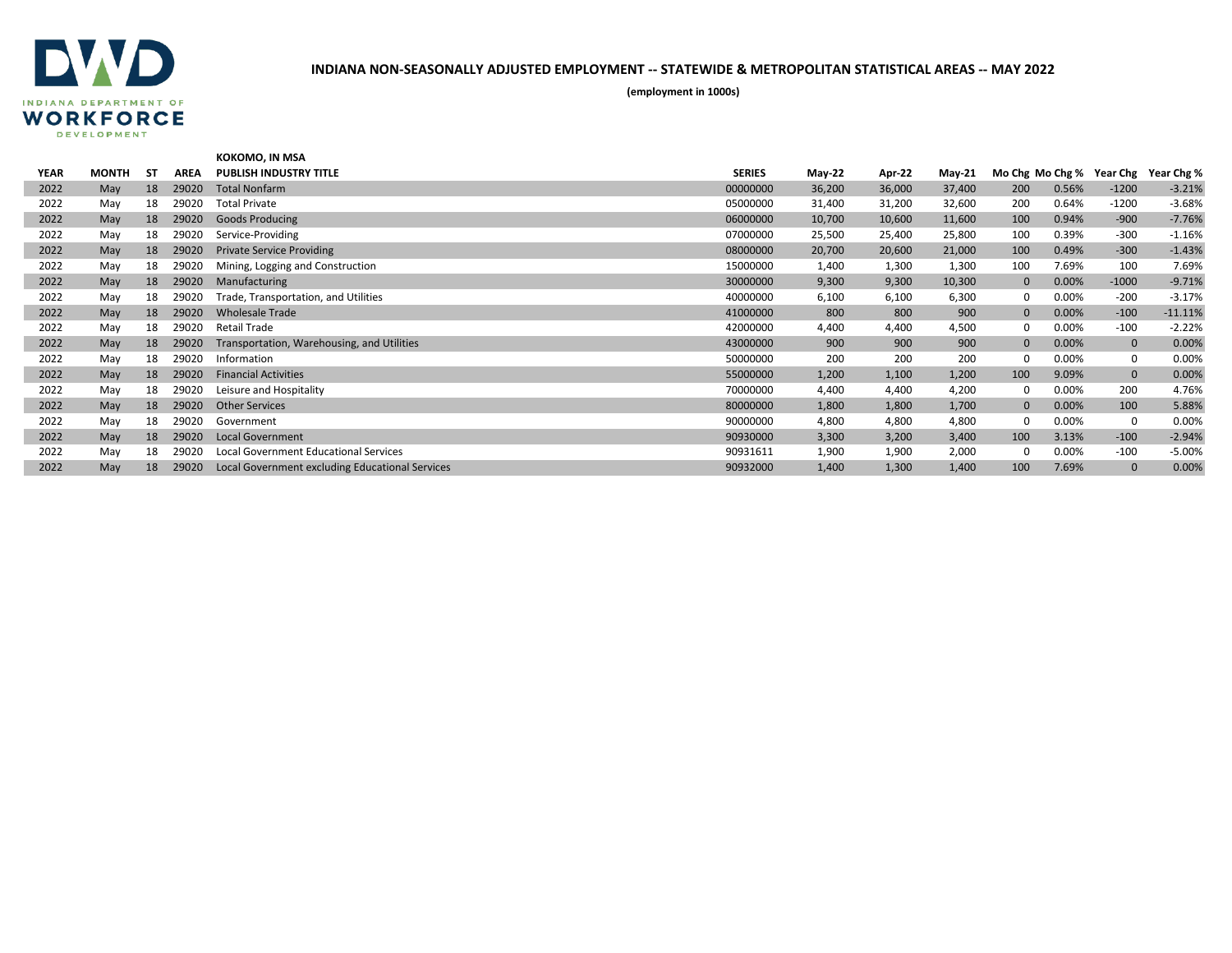

|             |              |           |             | LAFAYETTE-WEST LAFAYETTE, IN MSA             |               |          |         |               |              |          |              |                                     |
|-------------|--------------|-----------|-------------|----------------------------------------------|---------------|----------|---------|---------------|--------------|----------|--------------|-------------------------------------|
| <b>YEAR</b> | <b>MONTH</b> | <b>ST</b> | <b>AREA</b> | <b>PUBLISH INDUSTRY TITLE</b>                | <b>SERIES</b> | $May-22$ | Apr-22  | <b>May-21</b> |              |          |              | Mo Chg Mo Chg % Year Chg Year Chg % |
| 2022        | May          | 18        | 29200       | <b>Total Nonfarm</b>                         | 00000000      | 104,300  | 104,600 | 99,800        | $-300$       | $-0.29%$ | 4,500        | 4.51%                               |
| 2022        | May          | 18        | 29200       | <b>Total Private</b>                         | 05000000      | 78,200   | 78,600  | 76,000        | $-400$       | $-0.51%$ | 2,200        | 2.89%                               |
| 2022        | May          | 18        | 29200       | <b>Goods Producing</b>                       | 06000000      | 23,800   | 23,500  | 23,100        | 300          | 1.28%    | 700          | 3.03%                               |
| 2022        | May          | 18        | 29200       | Service-Providing                            | 07000000      | 80,500   | 81,100  | 76,700        | $-600$       | $-0.74%$ | 3800         | 4.95%                               |
| 2022        | May          | 18        | 29200       | <b>Private Service Providing</b>             | 08000000      | 54,400   | 55,100  | 52,900        | $-700$       | $-1.27%$ | 1500         | 2.84%                               |
| 2022        | May          | 18        | 29200       | Mining, Logging and Construction             | 15000000      | 4,200    | 4,000   | 4,000         | 200          | 5.00%    | 200          | 5.00%                               |
| 2022        | May          | 18        | 29200       | Manufacturing                                | 30000000      | 19,600   | 19,500  | 19,100        | 100          | 0.51%    | 500          | 2.62%                               |
| 2022        | May          | 18        | 29200       | Durable Goods                                | 31000000      | 15,400   | 15,300  | 14,700        | 100          | 0.65%    | 700          | 4.76%                               |
| 2022        | May          | 18        | 29200       | Trade, Transportation, and Utilities         | 40000000      | 14,400   | 14,800  | 14,300        | $-400$       | $-2.70%$ | 100          | 0.70%                               |
| 2022        | May          | 18        | 29200       | <b>Wholesale Trade</b>                       | 41000000      | 2,400    | 2,400   | 2,300         | $\Omega$     | 0.00%    | 100          | 4.35%                               |
| 2022        | May          | 18        | 29200       | <b>Retail Trade</b>                          | 42000000      | 9,200    | 9,600   | 9,200         | $-400$       | $-4.17%$ | $\mathbf 0$  | 0.00%                               |
| 2022        | May          | 18        | 29200       | Transportation, Warehousing, and Utilities   | 43000000      | 2,800    | 2,800   | 2,800         | 0            | 0.00%    | 0            | 0.00%                               |
| 2022        | May          | 18        | 29200       | Information                                  | 50000000      | 600      | 600     | 600           | $\mathbf{0}$ | 0.00%    | $\mathbf 0$  | 0.00%                               |
| 2022        | May          | 18        | 29200       | <b>Financial Activities</b>                  | 55000000      | 3,300    | 3,300   | 3,300         | $\mathbf 0$  | 0.00%    | 0            | 0.00%                               |
| 2022        | May          | 18        | 29200       | <b>Professional and Business Services</b>    | 60000000      | 8,200    | 8,300   | 8,000         | $-100$       | $-1.20%$ | 200          | 2.50%                               |
| 2022        | May          | 18        | 29200       | <b>Education and Health Services</b>         | 65000000      | 13,400   | 13,400  | 13,200        | 0            | 0.00%    | 200          | 1.52%                               |
| 2022        | May          | 18        | 29200       | Leisure and Hospitality                      | 70000000      | 10,500   | 10,600  | 9,500         | $-100$       | $-0.94%$ | 1000         | 10.53%                              |
| 2022        | May          | 18        | 29200       | <b>Accommodation and Food Services</b>       | 70720000      | 9,800    | 9,800   | 8,800         | 0            | 0.00%    | 1000         | 11.36%                              |
| 2022        | May          | 18        | 29200       | <b>Other Services</b>                        | 80000000      | 4,000    | 4,100   | 4,000         | $-100$       | $-2.44%$ | $\mathbf{0}$ | 0.00%                               |
| 2022        | May          | 18        | 29200       | Government                                   | 90000000      | 26,100   | 26,000  | 23,800        | 100          | 0.38%    | 2300         | 9.66%                               |
| 2022        | May          | 18        | 29200       | <b>Federal Government</b>                    | 90910000      | 500      | 500     | 500           | $\Omega$     | 0.00%    | $\mathbf 0$  | 0.00%                               |
| 2022        | May          | 18        | 29200       | <b>State Government</b>                      | 90920000      | 18,400   | 18,500  | 16,400        | $-100$       | $-0.54%$ | 2000         | 12.20%                              |
| 2022        | May          | 18        | 29200       | <b>Local Government</b>                      | 90930000      | 7,200    | 7.000   | 6,900         | 200          | 2.86%    | 300          | 4.35%                               |
| 2022        | May          | 18        | 29200       | <b>Local Government Educational Services</b> | 90931611      | 4.300    | 4.300   | 4.100         | $\Omega$     | 0.00%    | 200          | 4.88%                               |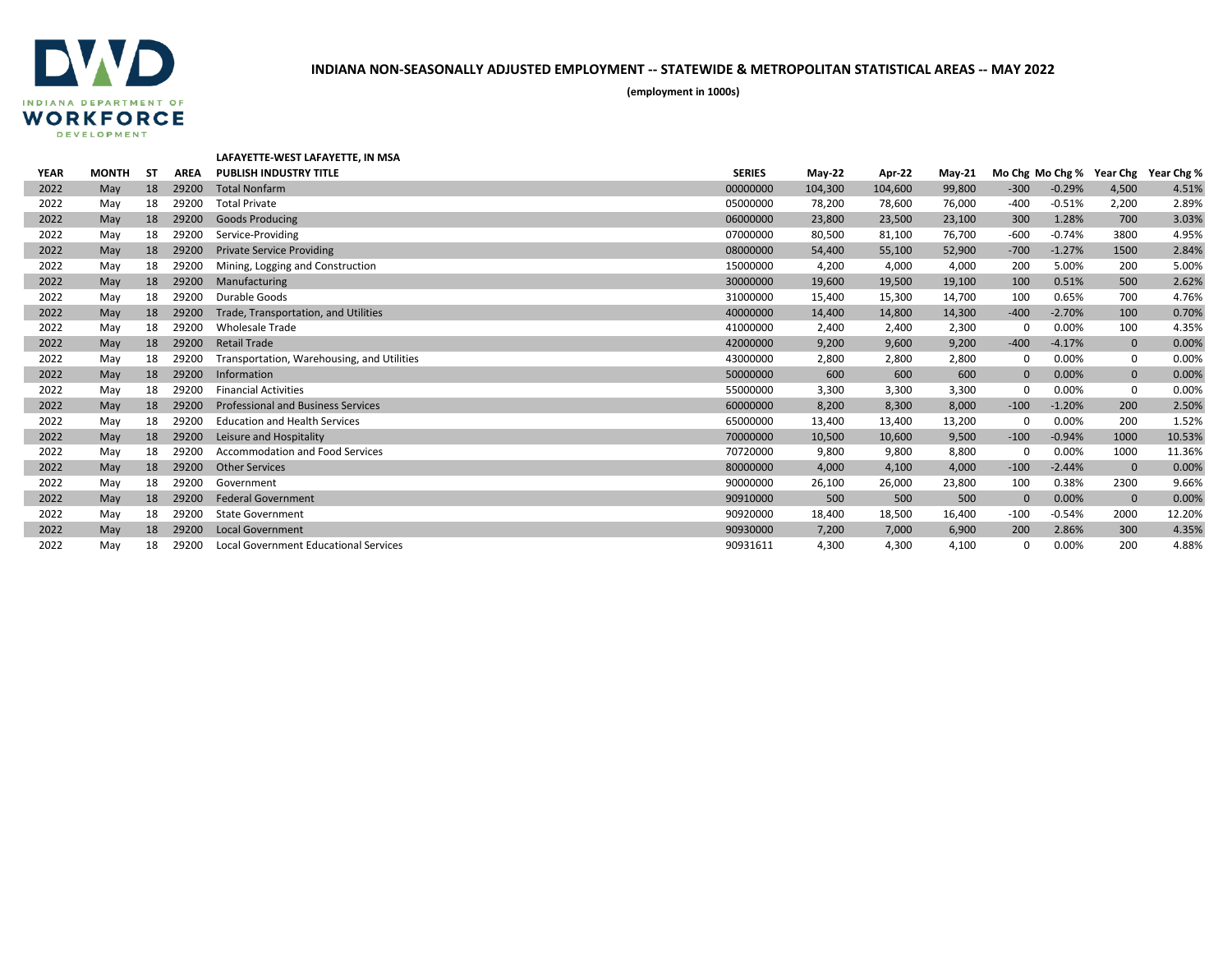

|             |              |           |             | MICHIGAN CITY-LAPORTE, IN MSA                |               |          |        |               |                 |          |             |            |
|-------------|--------------|-----------|-------------|----------------------------------------------|---------------|----------|--------|---------------|-----------------|----------|-------------|------------|
| <b>YEAR</b> | <b>MONTH</b> | <b>ST</b> | <b>AREA</b> | <b>PUBLISH INDUSTRY TITLE</b>                | <b>SERIES</b> | $May-22$ | Apr-22 | <b>May-21</b> | Mo Chg Mo Chg % |          | Year Chg    | Year Chg % |
| 2022        | May          | 18        | 33140       | <b>Total Nonfarm</b>                         | 00000000      | 40,600   | 40,400 | 39,600        | 200             | 0.50%    | 1000        | 2.53%      |
| 2022        | May          | 18        | 33140       | <b>Total Private</b>                         | 05000000      | 34,000   | 33,900 | 33,200        | 100             | 0.29%    | 800         | 2.41%      |
| 2022        | May          | 18        | 33140       | <b>Goods Producing</b>                       | 06000000      | 9,900    | 9,800  | 9,500         | 100             | 1.02%    | 400         | 4.21%      |
| 2022        | May          | 18        | 33140       | Service-Providing                            | 07000000      | 30,700   | 30,600 | 30,100        | 100             | 0.33%    | 600         | 1.99%      |
| 2022        | May          | 18        | 33140       | <b>Private Service Providing</b>             | 08000000      | 24,100   | 24,100 | 23,700        | $\mathbf{0}$    | 0.00%    | 400         | 1.69%      |
| 2022        | May          | 18        | 33140       | Mining, Logging and Construction             | 15000000      | 2,100    | 2,000  | 2,000         | 100             | 5.00%    | 100         | 5.00%      |
| 2022        | May          | 18        | 33140       | Manufacturing                                | 30000000      | 7,800    | 7,800  | 7,500         | $\mathbf{0}$    | 0.00%    | 300         | 4.00%      |
| 2022        | May          | 18        | 33140       | Trade, Transportation, and Utilities         | 40000000      | 8,100    | 8,200  | 8,200         | $-100$          | $-1.22%$ | $-100$      | $-1.22%$   |
| 2022        | May          | 18        | 33140       | <b>Wholesale Trade</b>                       | 41000000      | 1,700    | 1,700  | 1,600         | $\mathbf{0}$    | 0.00%    | 100         | 6.25%      |
| 2022        | May          | 18        | 33140       | Retail Trade                                 | 42000000      | 5,000    | 5,000  | 5,000         | 0               | 0.00%    | 0           | 0.00%      |
| 2022        | May          | 18        | 33140       | Information                                  | 50000000      | 200      | 200    | 200           | $\mathbf{0}$    | 0.00%    | $\mathbf 0$ | 0.00%      |
| 2022        | May          | 18        | 33140       | <b>Financial Activities</b>                  | 55000000      | 1,300    | 1,300  | 1,300         | 0               | 0.00%    | 0           | 0.00%      |
| 2022        | May          | 18        | 33140       | <b>Professional and Business Services</b>    | 60000000      | 2,800    | 2,800  | 2,600         | $\mathbf{0}$    | 0.00%    | 200         | 7.69%      |
| 2022        | May          | 18        | 33140       | <b>Education and Health Services</b>         | 65000000      | 5,900    | 5,900  | 5,700         | 0               | 0.00%    | 200         | 3.51%      |
| 2022        | May          | 18        | 33140       | Leisure and Hospitality                      | 70000000      | 4,700    | 4,600  | 4,600         | 100             | 2.17%    | 100         | 2.17%      |
| 2022        | May          | 18        | 33140       | <b>Other Services</b>                        | 80000000      | 1,100    | 1,100  | 1,100         | 0               | 0.00%    | 0           | 0.00%      |
| 2022        | May          | 18        | 33140       | Government                                   | 90000000      | 6,600    | 6,500  | 6,400         | 100             | 1.54%    | 200         | 3.13%      |
| 2022        | May          | 18        | 33140       | <b>Federal Government</b>                    | 90910000      | 200      | 200    | 200           | 0               | 0.00%    | 0           | 0.00%      |
| 2022        | May          | 18        | 33140       | <b>State Government</b>                      | 90920000      | 2,100    | 2,100  | 2,000         | $\Omega$        | 0.00%    | 100         | 5.00%      |
| 2022        | May          | 18        | 33140       | <b>Local Government</b>                      | 90930000      | 4,300    | 4,200  | 4,200         | 100             | 2.38%    | 100         | 2.38%      |
| 2022        | May          | 18        | 33140       | <b>Local Government Educational Services</b> | 90931611      | 2,200    | 2,300  | 2,300         | $-100$          | $-4.35%$ | $-100$      | $-4.35%$   |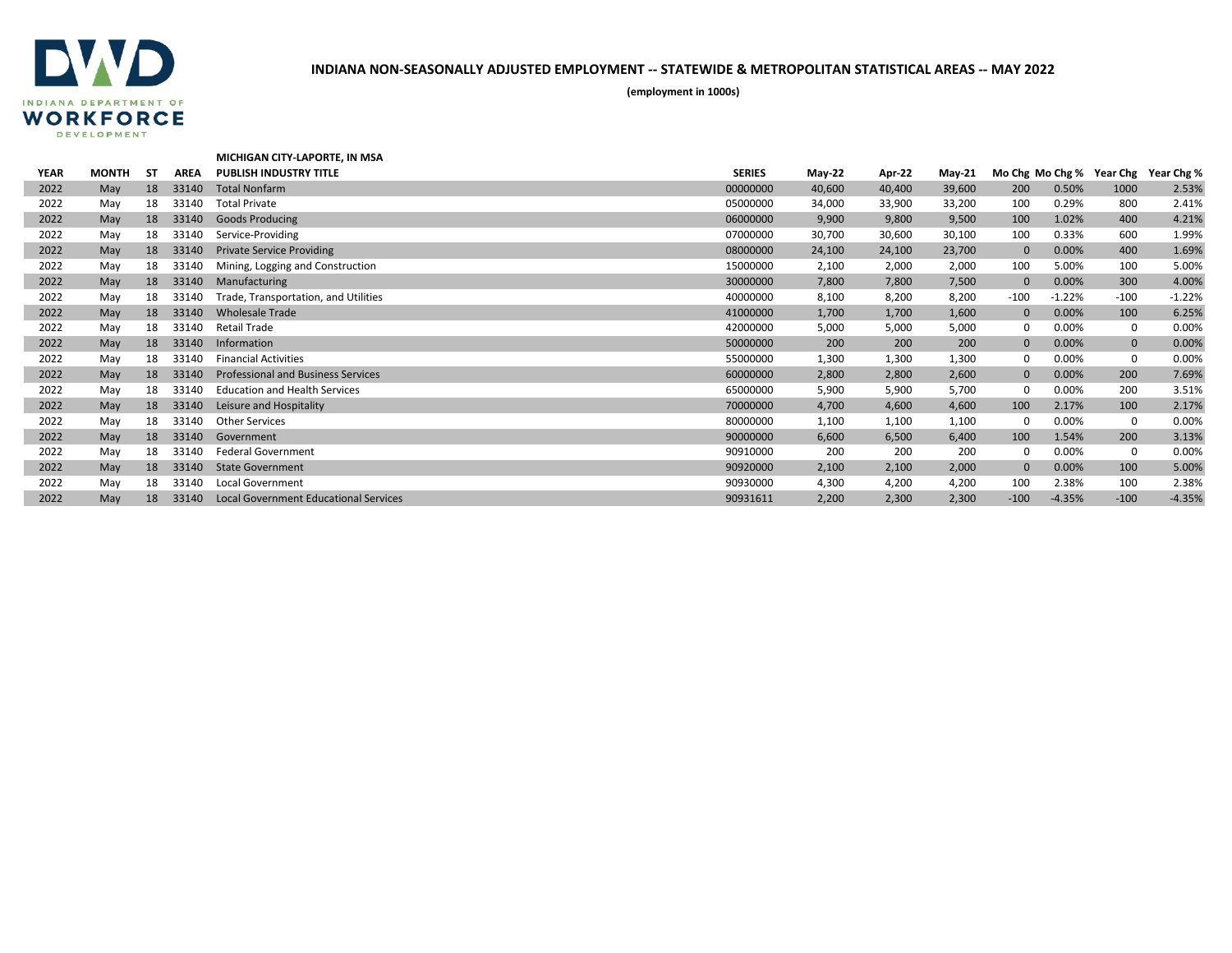

|             |              |    |             | <b>MUNCIE. IN MSA</b>                           |               |               |        |               |              |          |                          |            |
|-------------|--------------|----|-------------|-------------------------------------------------|---------------|---------------|--------|---------------|--------------|----------|--------------------------|------------|
| <b>YEAR</b> | <b>MONTH</b> | SΤ | <b>AREA</b> | <b>PUBLISH INDUSTRY TITLE</b>                   | <b>SERIES</b> | <b>May-22</b> | Apr-22 | <b>May-21</b> |              |          | Mo Chg Mo Chg % Year Chg | Year Chg % |
| 2022        | May          | 18 | 34620       | <b>Total Nonfarm</b>                            | 00000000      | 49,100        | 49,500 | 48,400        | $-400$       | $-0.81%$ | 700                      | 1.45%      |
| 2022        | May          | 18 | 34620       | <b>Total Private</b>                            | 05000000      | 37,700        | 37,900 | 36,900        | $-200$       | $-0.53%$ | 800                      | 2.17%      |
| 2022        | May          | 18 | 34620       | <b>Goods Producing</b>                          | 06000000      | 5,200         | 5,100  | 5,100         | 100          | 1.96%    | 100                      | 1.96%      |
| 2022        | May          | 18 | 34620       | Service-Providing                               | 07000000      | 43,900        | 44,400 | 43,300        | $-500$       | $-1.13%$ | 600                      | 1.39%      |
| 2022        | May          | 18 | 34620       | <b>Private Service Providing</b>                | 08000000      | 32,500        | 32,800 | 31,800        | $-300$       | $-0.91%$ | 700                      | 2.20%      |
| 2022        | May          | 18 | 34620       | Mining, Logging and Construction                | 15000000      | 1,600         | 1,500  | 1,600         | 100          | 6.67%    | 0                        | 0.00%      |
| 2022        | May          | 18 | 34620       | Manufacturing                                   | 30000000      | 3,600         | 3,600  | 3,500         | $\Omega$     | 0.00%    | 100                      | 2.86%      |
| 2022        | May          | 18 | 34620       | Trade, Transportation, and Utilities            | 40000000      | 8,300         | 8,500  | 8,200         | $-200$       | $-2.35%$ | 100                      | 1.22%      |
| 2022        | May          | 18 | 34620       | <b>Wholesale Trade</b>                          | 41000000      | 1,200         | 1,200  | 1,200         | $\mathbf{0}$ | 0.00%    | $\mathbf 0$              | 0.00%      |
| 2022        | May          | 18 | 34620       | <b>Retail Trade</b>                             | 42000000      | 5,900         | 6,100  | 5,800         | $-200$       | $-3.28%$ | 100                      | 1.72%      |
| 2022        | May          | 18 | 34620       | Transportation, Warehousing, and Utilities      | 43000000      | 1,200         | 1,200  | 1,200         | $\mathbf{0}$ | 0.00%    | $\mathbf 0$              | 0.00%      |
| 2022        | May          | 18 | 34620       | Information                                     | 50000000      | 300           | 300    | 300           | $\Omega$     | 0.00%    | 0                        | 0.00%      |
| 2022        | May          | 18 | 34620       | <b>Financial Activities</b>                     | 55000000      | 2,300         | 2,300  | 2,300         | $\mathbf{0}$ | 0.00%    | $\mathbf{0}$             | 0.00%      |
| 2022        | May          | 18 | 34620       | <b>Education and Health Services</b>            | 65000000      | 9,400         | 9,400  | 9,400         | $\Omega$     | 0.00%    | 0                        | 0.00%      |
| 2022        | May          | 18 | 34620       | Leisure and Hospitality                         | 70000000      | 5,200         | 5,300  | 4,900         | $-100$       | $-1.89%$ | 300                      | 6.12%      |
| 2022        | May          | 18 | 34620       | <b>Other Services</b>                           | 80000000      | 1,800         | 1,800  | 1,900         | $\Omega$     | 0.00%    | $-100$                   | $-5.26%$   |
| 2022        | May          | 18 | 34620       | Government                                      | 90000000      | 11,400        | 11,600 | 11,500        | $-200$       | $-1.72%$ | $-100$                   | $-0.87%$   |
| 2022        | May          | 18 | 34620       | <b>State Government</b>                         | 90920000      | 7,400         | 7,700  | 7,500         | $-300$       | $-3.90%$ | $-100$                   | $-1.33%$   |
| 2022        | May          | 18 | 34620       | <b>State Government Educational Services</b>    | 90921611      | 7,200         | 7,500  | 7,300         | $-300$       | $-4.00%$ | $-100$                   | $-1.37%$   |
| 2022        | May          | 18 | 34620       | <b>State Government Excluding Education</b>     | 90922000      | 200           | 200    | 200           | 0            | 0.00%    | 0                        | 0.00%      |
| 2022        | May          | 18 | 34620       | <b>Local Government</b>                         | 90930000      | 3,600         | 3,600  | 3,700         | $\mathbf{0}$ | 0.00%    | $-100$                   | $-2.70%$   |
| 2022        | May          | 18 | 34620       | Local Government Educational Services           | 90931611      | 2,000         | 2,000  | 2,100         | $\Omega$     | 0.00%    | $-100$                   | $-4.76%$   |
| 2022        | May          | 18 | 34620       | Local Government excluding Educational Services | 90932000      | 1,600         | 1,600  | 1,600         | $\Omega$     | 0.00%    | $\mathbf{0}$             | 0.00%      |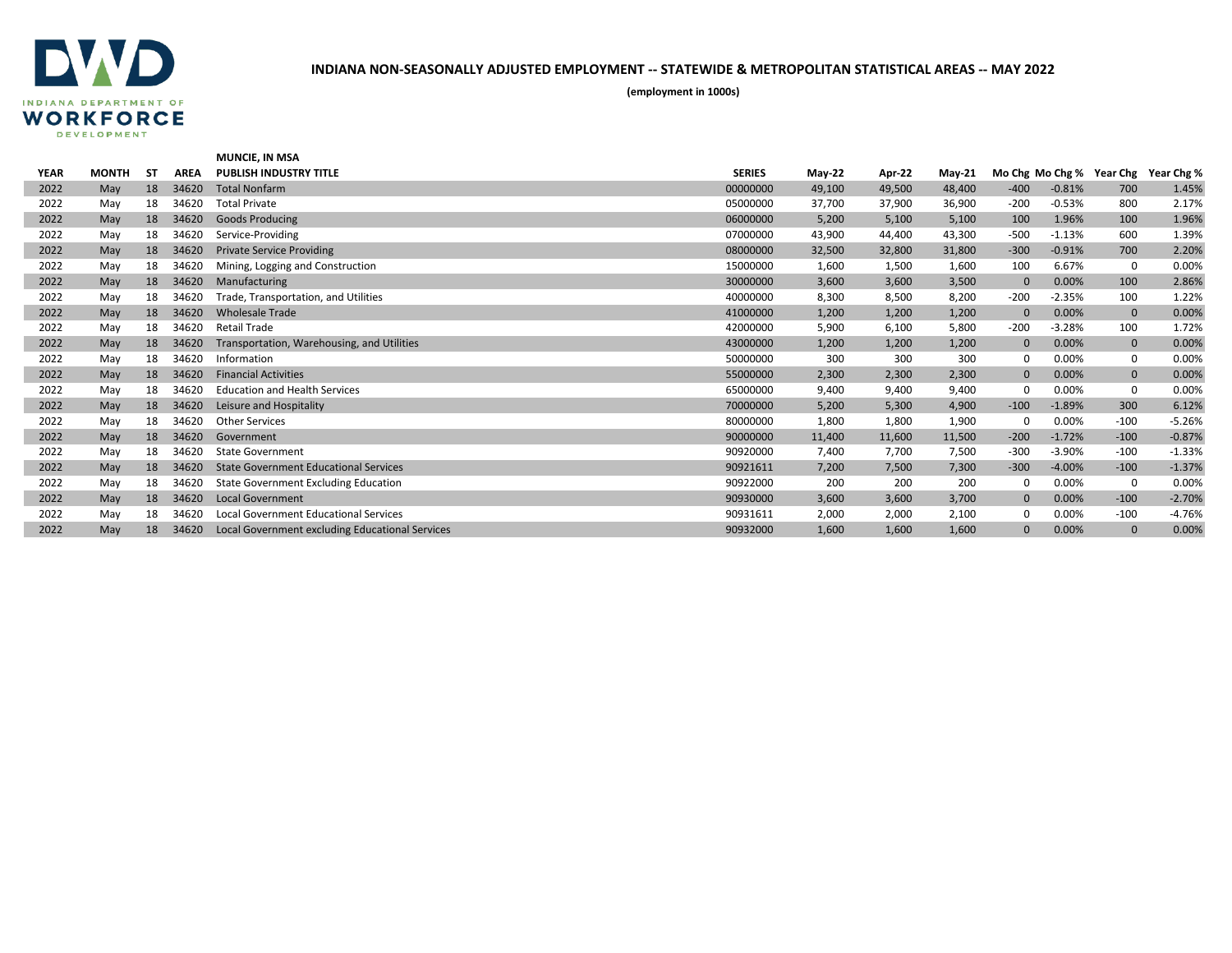

|             |              |    |             | SOUTH BEND-MISHAWAKA, IN MSA                 |               |          |         |          |              |           |                          |            |
|-------------|--------------|----|-------------|----------------------------------------------|---------------|----------|---------|----------|--------------|-----------|--------------------------|------------|
| <b>YEAR</b> | <b>MONTH</b> | SΤ | <b>AREA</b> | <b>PUBLISH INDUSTRY TITLE</b>                | <b>SERIES</b> | $May-22$ | Apr-22  | $May-21$ |              |           | Mo Chg Mo Chg % Year Chg | Year Chg % |
| 2022        | May          | 18 | 43780       | <b>Total Nonfarm</b>                         | 00000000      | 137,700  | 136,700 | 134,800  | 1000         | 0.73%     | 2900                     | 2.15%      |
| 2022        | May          | 18 | 43780       | <b>Total Private</b>                         | 05000000      | 122,900  | 121,900 | 120,100  | 1000         | 0.82%     | 2,800                    | 2.33%      |
| 2022        | May          | 18 | 43780       | <b>Goods Producing</b>                       | 06000000      | 22,400   | 21,900  | 21,200   | 500          | 2.28%     | 1200                     | 5.66%      |
| 2022        | May          | 18 | 43780       | Service-Providing                            | 07000000      | 115,300  | 114,800 | 113,600  | 500          | 0.44%     | 1700                     | 1.50%      |
| 2022        | May          | 18 | 43780       | <b>Private Service Providing</b>             | 08000000      | 100,500  | 100,000 | 98,900   | 500          | 0.50%     | 1,600                    | 1.62%      |
| 2022        | May          | 18 | 43780       | Mining, Logging and Construction             | 15000000      | 6,300    | 6,000   | 5,800    | 300          | 5.00%     | 500                      | 8.62%      |
| 2022        | May          | 18 | 43780       | Manufacturing                                | 30000000      | 16,100   | 15,900  | 15,400   | 200          | 1.26%     | 700                      | 4.55%      |
| 2022        | May          | 18 | 43780       | Trade, Transportation, and Utilities         | 40000000      | 25,600   | 25,500  | 25,700   | 100          | 0.39%     | $-100$                   | $-0.39%$   |
| 2022        | May          | 18 | 43780       | <b>Wholesale Trade</b>                       | 41000000      | 6,700    | 6,700   | 6,700    | $\mathbf{0}$ | 0.00%     | $\mathbf 0$              | 0.00%      |
| 2022        | May          | 18 | 43780       | <b>Retail Trade</b>                          | 42000000      | 14,600   | 14,500  | 14,300   | 100          | 0.69%     | 300                      | 2.10%      |
| 2022        | May          | 18 | 43780       | <b>General Merchandise Stores</b>            | 42452000      | 3,600    | 3,800   | 3,300    | $-200$       | $-5.26%$  | 300                      | 9.09%      |
| 2022        | May          | 18 | 43780       | Transportation, Warehousing, and Utilities   | 43000000      | 4,300    | 4,300   | 4,700    | $\Omega$     | 0.00%     | $-400$                   | $-8.51%$   |
| 2022        | May          | 18 | 43780       | Information                                  | 50000000      | 1,400    | 1,400   | 1,400    | $\mathbf{0}$ | 0.00%     | $\mathbf 0$              | 0.00%      |
| 2022        | May          | 18 | 43780       | <b>Financial Activities</b>                  | 55000000      | 6,100    | 6,000   | 6,000    | 100          | 1.67%     | 100                      | 1.67%      |
| 2022        | May          | 18 | 43780       | <b>Professional and Business Services</b>    | 60000000      | 14,300   | 14,300  | 13,700   | $\mathbf{0}$ | 0.00%     | 600                      | 4.38%      |
| 2022        | May          | 18 | 43780       | <b>Education and Health Services</b>         | 65000000      | 33,800   | 33,700  | 34,100   | 100          | 0.30%     | $-300$                   | $-0.88%$   |
| 2022        | May          | 18 | 43780       | Hospitals                                    | 65622000      | 6,100    | 6,100   | 6,300    | $\mathbf{0}$ | 0.00%     | $-200$                   | $-3.17%$   |
| 2022        | May          | 18 | 43780       | Leisure and Hospitality                      | 70000000      | 14,100   | 13,900  | 12,900   | 200          | 1.44%     | 1,200                    | 9.30%      |
| 2022        | May          | 18 | 43780       | <b>Food Services and Drinking Places</b>     | 70722000      | 10,800   | 10,600  | 10,000   | 200          | 1.89%     | 800                      | 8.00%      |
| 2022        | May          | 18 | 43780       | <b>Other Services</b>                        | 80000000      | 5,200    | 5,200   | 5,100    | 0            | 0.00%     | 100                      | 1.96%      |
| 2022        | May          | 18 | 43780       | Government                                   | 90000000      | 14,800   | 14,800  | 14,700   | $\mathbf{0}$ | 0.00%     | 100                      | 0.68%      |
| 2022        | May          | 18 | 43780       | <b>Federal Government</b>                    | 90910000      | 900      | 900     | 900      | 0            | 0.00%     | $\Omega$                 | 0.00%      |
| 2022        | May          | 18 | 43780       | <b>State Government</b>                      | 90920000      | 2,300    | 2,400   | 2,400    | $-100$       | $-4.17%$  | $-100$                   | $-4.17%$   |
| 2022        | May          | 18 | 43780       | <b>Local Government</b>                      | 90930000      | 11,600   | 11,500  | 11,400   | 100          | 0.87%     | 200                      | 1.75%      |
| 2022        | May          | 18 | 43780       | <b>Local Government Educational Services</b> | 90931611      | 5,900    | 6,600   | 6,400    | $-700$       | $-10.61%$ | $-500$                   | $-7.81%$   |